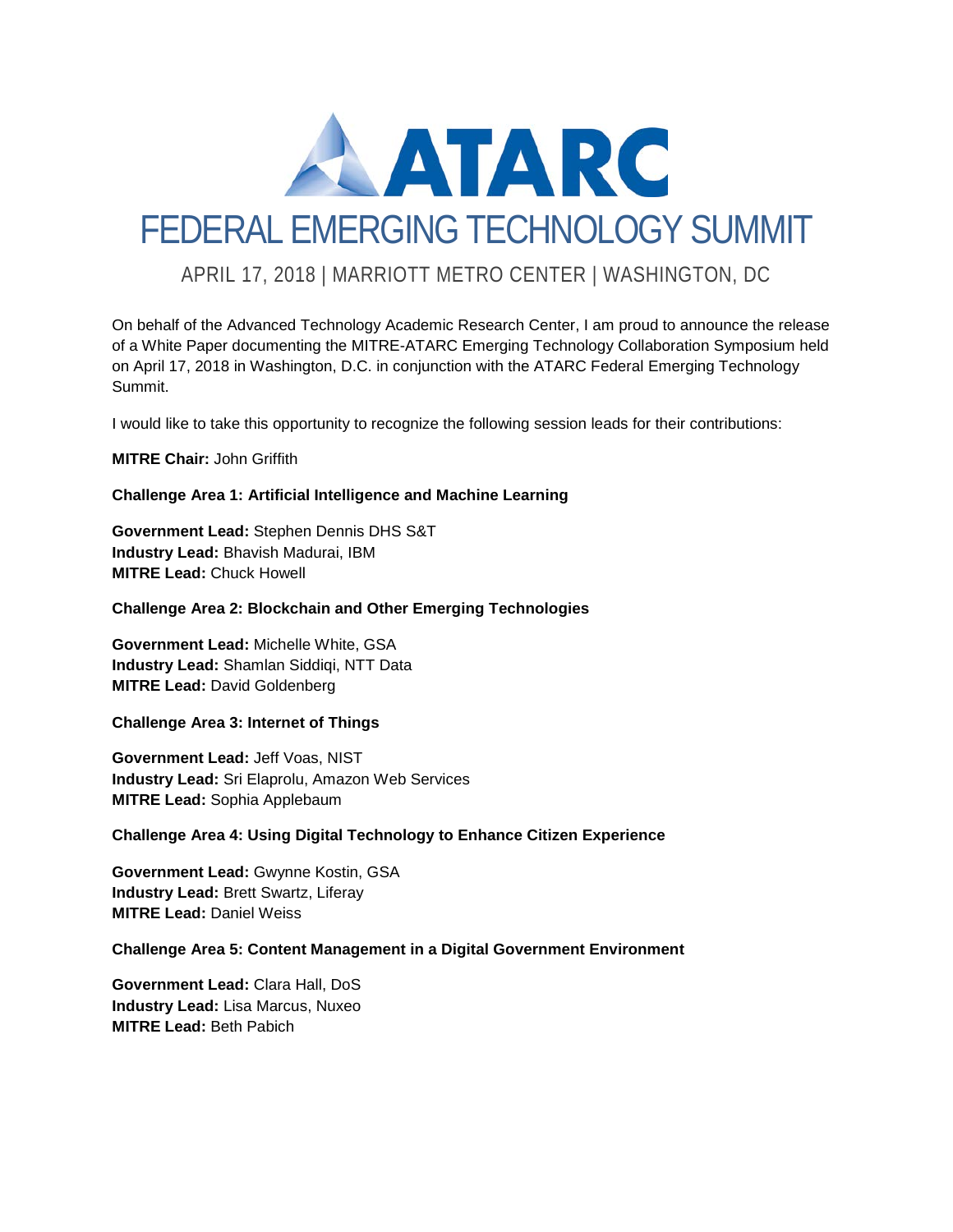Below is a list of government, academic and industry members who participated in these dialogue sessions:

#### **Challenge Area 1: Artificial Intelligence and Machine Learning**

Karl Brimmer, USCIS; Patrick Carrick, DHS; Thomas Chester, SEC; Dr. Russell Davis, DHA; Vicente Flores, DHS; Hannah Jung, IBM; Vivien Lau, EIA; Grant Malmberg, IBM; Jon Manger, USCIS; TJ May, NNSA; Murali Nataraj, DOJ; Thomas Nguyen, DISA; Brian Nordman, DoS; Kelsey O'Neill, IBM; Kalpesh Patel, DHS ICE; Anupami Rai, LOC; Eric Steinberg, DOT; Carl Tallis, MITRE; John Torrence, GSA

#### **Challenge Area 2: Blockchain and Other Emerging Technologies**

Mimi Boussouf, DoD-VA IPO; Dara Dastyar, ED; Amgad Fayad, MITRE; Sue Lou, ED; Kyle Nichols, IBM; LeAnn Oliver, DOE; Thomas Reaves, EPA

#### **Challenge Area 3: Internet of Things**

Alenka Brown, IDA; Craig Chapman, Center of IoT Security; Michele Cohen, NNSA; Dick Greene, USAID; Stephen Harding, GSA; Regina Harrison, NTIA; Pamela Jackson, DHS CBP; Art Saenz, NSF; Marc Schneider, MITRE; Gaurav Seth, MITRE

#### **Challenge Area 4: Using Digital Technology to Enhance Citizen Experience**

Karthik Gopalakrishna, Mulesoft; Fady Hakim, Liferay; Francis Hsu, DHS USCIS; Shad Iman, Mulesoft; Sylvester Smith, GSA

Thank you to everyone who contributed to the MITRE-ATARC Emerging Technology Collaboration Symposium. Without your knowledge and insight, this White Paper would not be possible.

Sincerely,

Searge Three Ander

Tom Suder President, Advanced Technology Academic Research Center (ATARC) Host organization of the ATARC Federal Emerging Technology Summit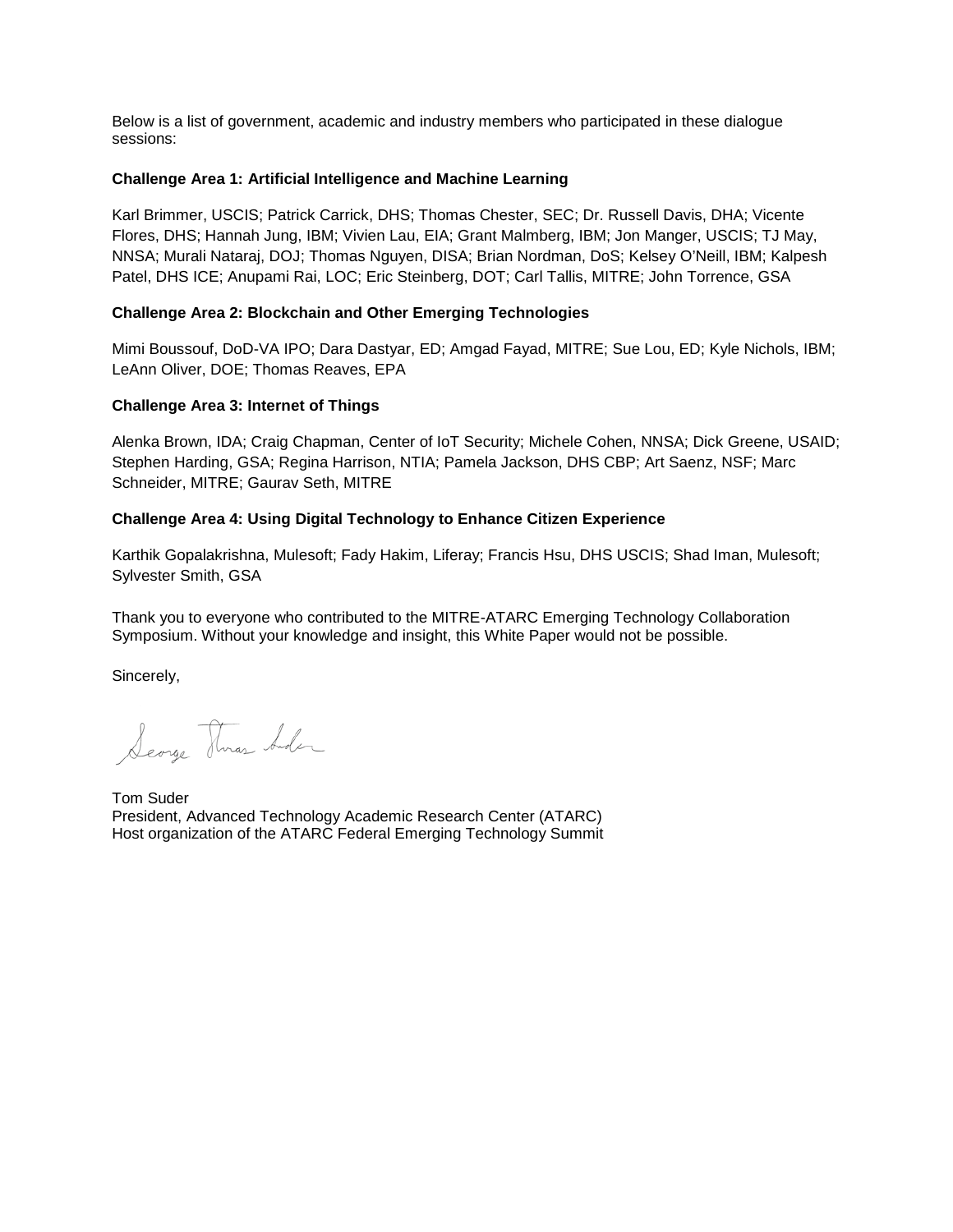FEDERAL SUMMITS

# **APRIL 2018 EMERGING TECHNOLOGY SUMMIT REPORT**\*

August 13, 2018

## John Griffith, Sophia Applebaum, Marc Schneider, David Goldenberg, Chuck Howell, Beth Pabich, Daniel Weiss, Justin F. Brunelle *The MITRE Corporation*

Tim Harvey and Tom Suder *The Advanced Technology Academic Research Center*

<sup>\*</sup>APPROVED FOR PUBLIC RELEASE; DISTRIBUTION UNLIMITED. CASE NUMBER 17-3231-8. **©2018 THE MITRE CORPORATION. ALL RIGHTS RESERVED.**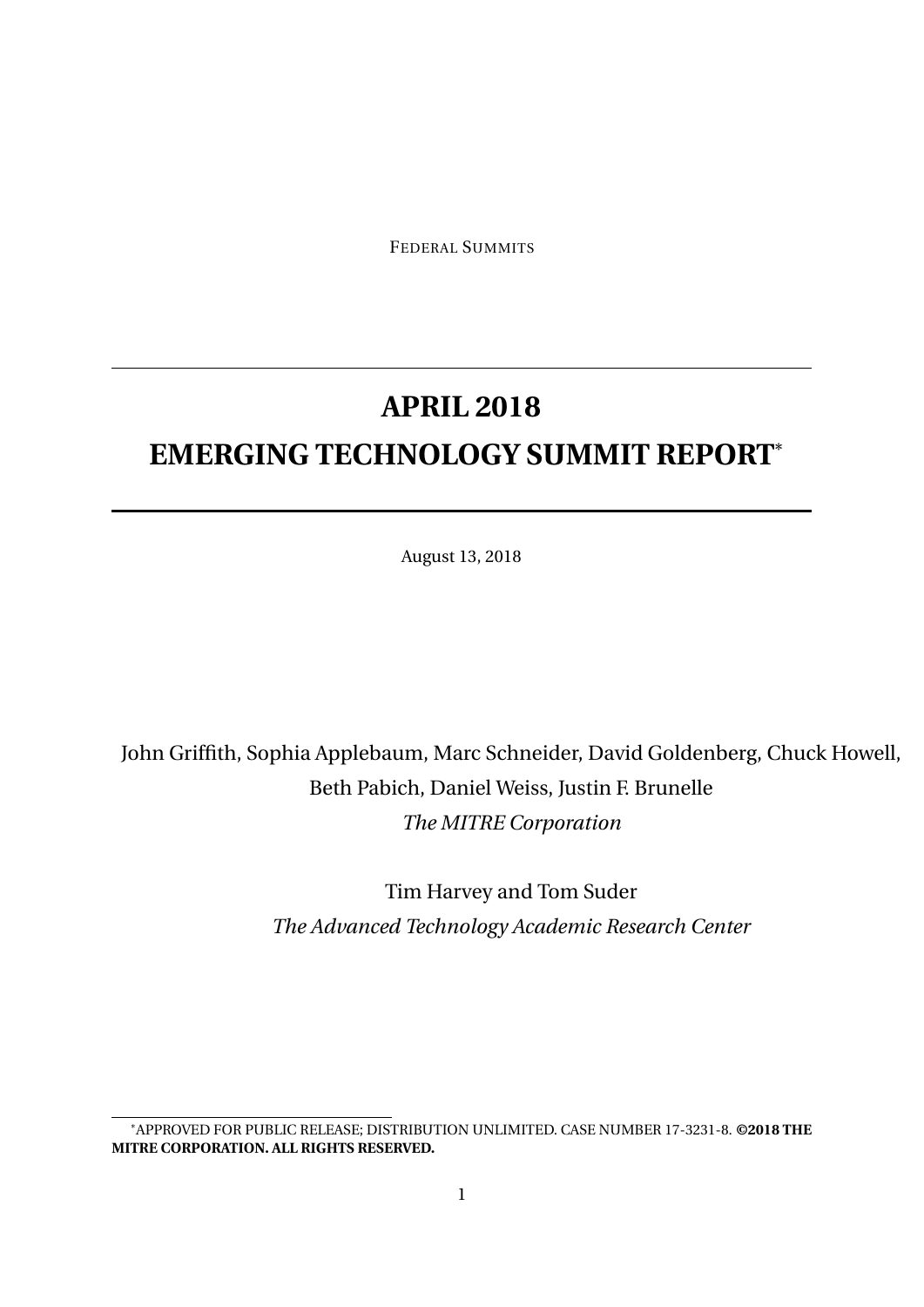## **Contents**

| $\mathbf{1}$ | <b>Abstract</b>                       |              |                                                           | 3                |
|--------------|---------------------------------------|--------------|-----------------------------------------------------------|------------------|
| $\mathbf{2}$ |                                       | Introduction |                                                           | $\boldsymbol{4}$ |
| 3            | <b>Collaboration Session Overview</b> |              |                                                           | $\boldsymbol{4}$ |
|              |                                       |              |                                                           | $\overline{5}$   |
|              |                                       | 3.1.1        |                                                           | $\overline{5}$   |
|              |                                       | 3.1.2        |                                                           | - 5              |
|              |                                       | 3.1.3        |                                                           | 6                |
|              | 3.2                                   |              |                                                           |                  |
|              |                                       | 3.2.1        |                                                           | -7               |
|              |                                       | 3.2.2        |                                                           |                  |
|              |                                       | 3.2.3        |                                                           |                  |
|              | 3.3                                   |              |                                                           |                  |
|              |                                       | 3.3.1        |                                                           |                  |
|              |                                       | 3.3.2        |                                                           |                  |
|              |                                       | 3.3.3        |                                                           |                  |
|              | 3.4                                   |              | Using Digital Technology to Enhance Citizen Experience 12 |                  |
|              |                                       | 3.4.1        |                                                           |                  |
|              |                                       |              | Private Vs Public Sector Experience 13<br>3.4.1.1         |                  |
|              |                                       |              | 3.4.1.2                                                   |                  |
|              |                                       |              | 3.4.1.3                                                   |                  |
|              |                                       | 3.4.2        |                                                           |                  |
|              | 3.5                                   |              | Content Management in a Digital Government Environment 16 |                  |
|              |                                       | 3.5.1        |                                                           |                  |
|              |                                       | 3.5.2        |                                                           |                  |
|              |                                       | 3.5.3        |                                                           | 18               |
| 4            | <b>Summit Recommendations</b>         |              |                                                           | 18               |
| 5            | <b>Conclusions</b>                    |              |                                                           | 19               |
|              | <b>Acknowledgments</b>                |              |                                                           |                  |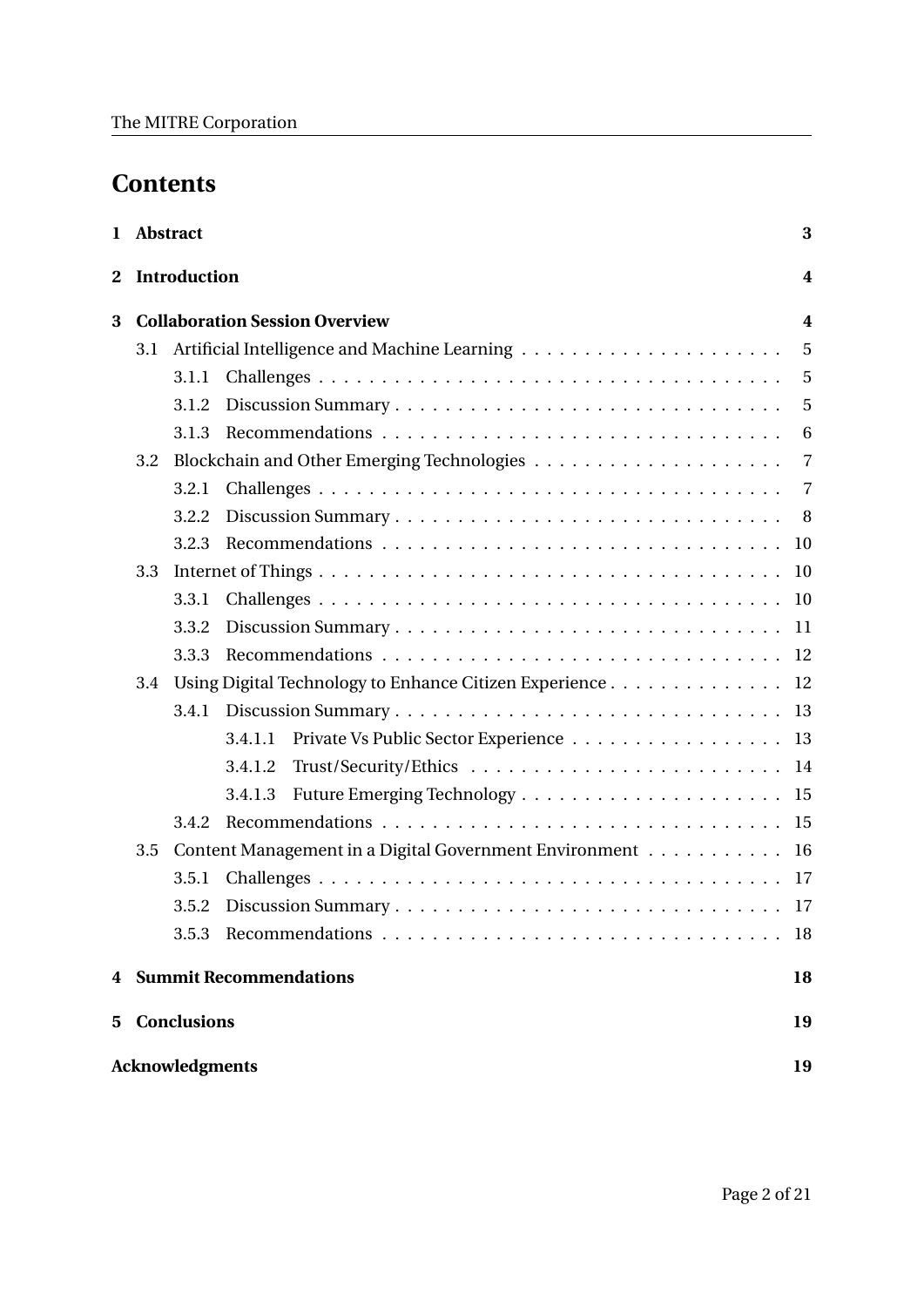## **1 ABSTRACT**

The first Advanced Technology Academic Research Center (ATARC) Federal Emerging Technologies Summit was held on April 17, 2018. The summit included five MITRE-ATARC Collaboration Sessions. These collaboration sessions allowed industry, academic, government, and MITRE representatives the opportunity to collaborate and discuss challenges the government faces in adopting and utilizing emerging technologies such as artificial intelligence and blockchain. The goal of these sessions is to create a forum to exchange ideas and develop recommendations to further the adoption and advancement of emerging technologies and associated best practices within the government.

Participants representing government, industry, and academia addressed five challenge areas in the federal emerging technologies domains: Artificial Intelligence and Machine Learning; Blockchain and Other Emerging Technologies; Internet of Things; Using Digital Technology to Enhance Citizen Experience; and Content Management in a Digital Government Environment.

This white paper summarizes the discussions in the collaboration sessions and presents recommendations for government, academia, and industry while identifying intersecting points among challenge areas. The sessions identified actionable recommendations for the government, academia, and industry which are summarized below:

Emerging technologies are often misunderstood. Leadership needs to maintain appropriate education on emerging technologies to identify reality from buzzword and media hype. The potential benefits and challenges of emerging technologies need to be communicated throughout the enterprise.

Effective research is important. Agencies and adopters should start small with pilots and proof-of-concept efforts to gain experience and understanding of how emerging technologies apply to a domain.

Artificial Intelligence (AI) is becoming pervasive across all domains. Of particular importance is understanding how AI will impact emerging technology usage and the appropriate usage of AI and Machine Learning (ML) tools.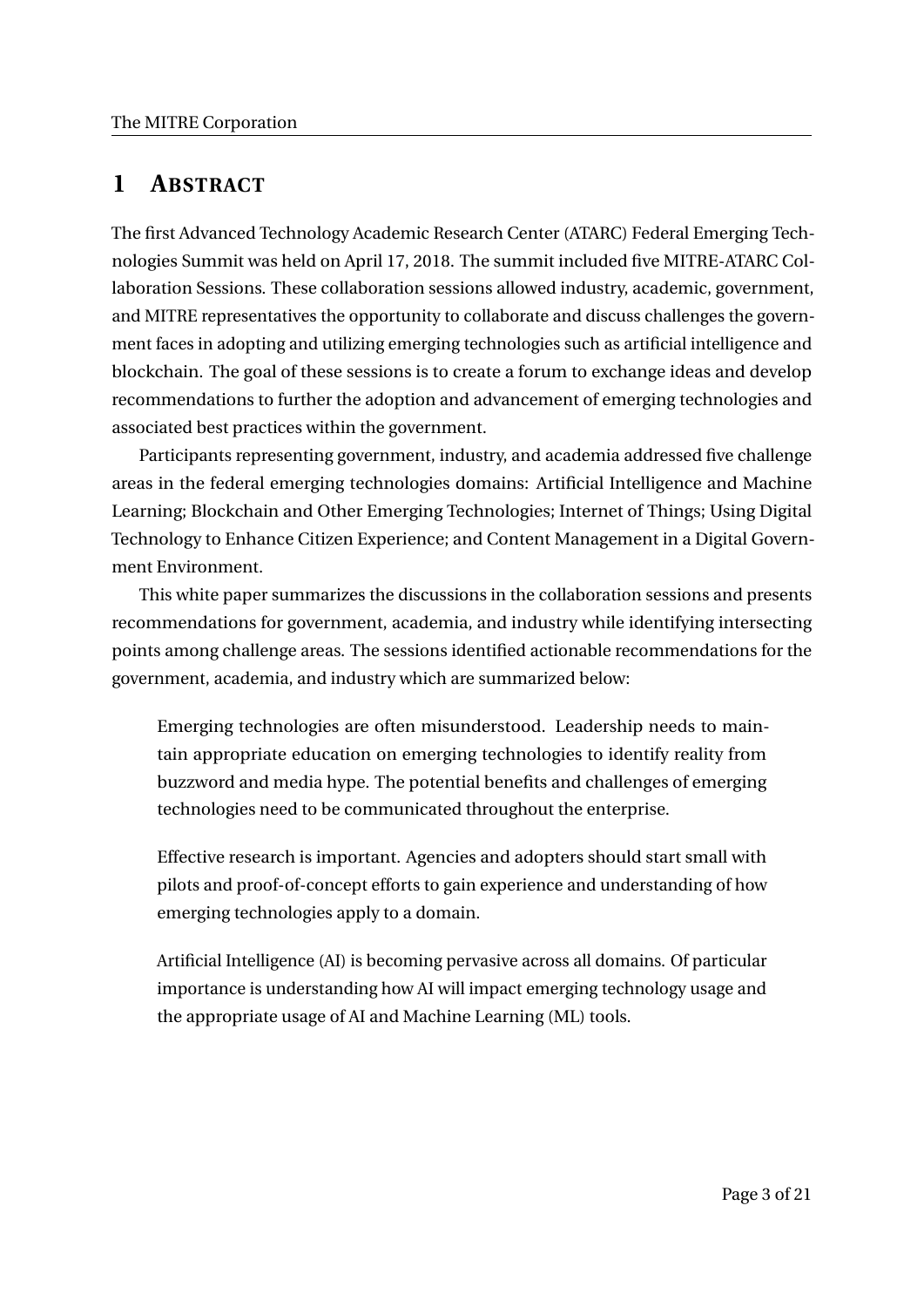## **2 INTRODUCTION**

During this first Federal Emerging Technologies Summit, held on April 17, 2018, five MITRE-ATARC (Advanced Technology Academic Research Center) Collaboration Sessions gave representatives of industry, academia, government, and MITRE the opportunity to discuss challenges the government faces in adopting and utilizing emerging technologies. Experts who would not otherwise meet or interact used these sessions to identify challenges, best practices, recommendations, success stories, and requirements to advance the state of emerging technologies use and research in the government. Participants ranged from the CTO, CIO, and other executive levels from industry and government to practitioners from government, industry, and federally funded research and development centers (FFRDCs) to researchers, students, and professors from academia.

The MITRE Corporation is a not-for-profit company that operates multiple FFRDCs [12]. ATARC is a non-profit organization that leverages academia to bridge between government and corporate participation in technology. MITRE works in partnership with ATARC to host the collaboration session portion of the ATARC Federal Technology Summit Series. The invited collaboration session participants across government, industry, and academia worked together to address challenge areas in various emerging technologies domains, as well as identify courses of action to be taken to enable government and industry collaboration with academic institutions. Academic participants used the discussions as a way to help guide research efforts, curriculum development, and to help produce graduates ready to join the work force and advance the state of their research and work in the government.

This white paper is a summary of the results of the collaboration sessions and identifies suggestions and recommendations for government, industry, and academia while identifying cross-cutting issues among the challenge areas.

## **3 COLLABORATION SESSION OVERVIEW**

Each of the five MITRE-ATARC collaboration sessions consisted of a focused and moderated discussion of current problems, gaps in work programs, potential solutions, and ways forward regarding a specific challenge area. At this summit, sessions addressed:

- Artificial Intelligence and Machine Learning;
- Blockchain and Other Emerging Technologies;
- Internet of Things;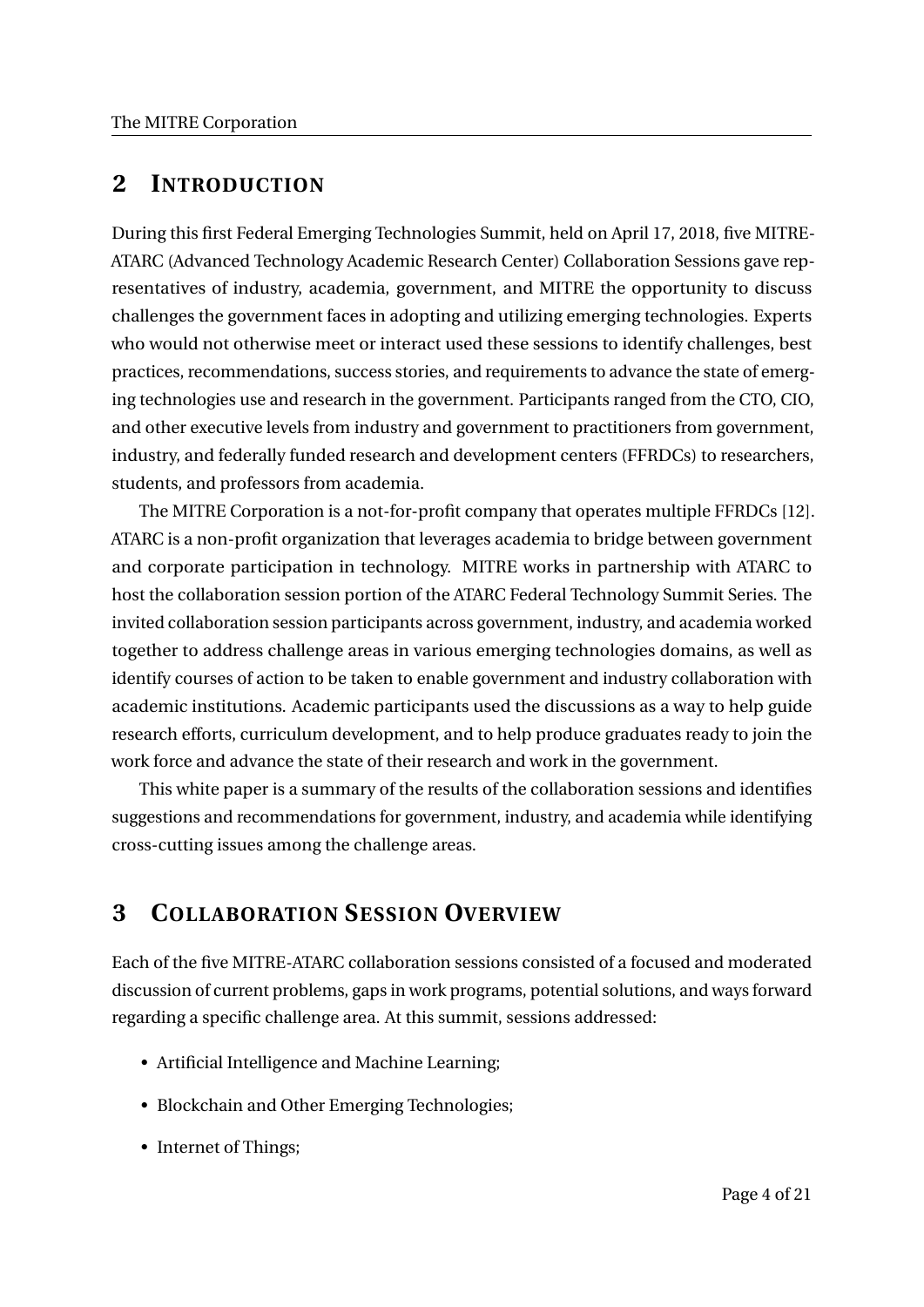- Using Digital Technology to Enhance Citizen Experience; and
- Content Management in a Digital Government Environment.

This section outlines the goals, themes, and findings of each of the collaboration sessions.

## **3.1 Artificial Intelligence and Machine Learning**

The *Artificial Intelligence and Machine Learning* session focused on the increasing emphasis on Artificial Intelligence (AI) and Machine Learning (ML) as an aid to decision making. With government agencies having a greater reliance on data and analytics, how can these technologies be utilized to accelerate and transform the usage of this information? This session examined how AI and ML can be utilized to enhance an agency's mission.

## **3.1.1 Challenges**

The collaboration session discussions identified the following challenges with applying AI and ML in the government:

- Workforce hiring and retention;
- Evaluation of technologies and products; and
- Evaluation and understanding of ML models this is particularly challenging as government organizations are being continuously asked to do more with less.

## **3.1.2 Discussion Summary**

The session had good participation from across government and industry. The discussion was very broad but focused more on ML and the aspects of systems that learn than the more general topic of AI.

The initial discussions touched on challenges with properly appling ML. Users expect it to be easier to use ML than it is. Deciding what hardware and software to use for ML applications is also challenging. Practitioners should have experience solving relevant problems using real data to help them understand the performance requirements. Practitioners creating ML models need proper training and decision makers need to understand the process for developing and applying ML, as well.

Recruiting, (continuous) training, and retaining experts are important aspects of creating an organization capable of leveraging AI and ML. Typically, private industry can generally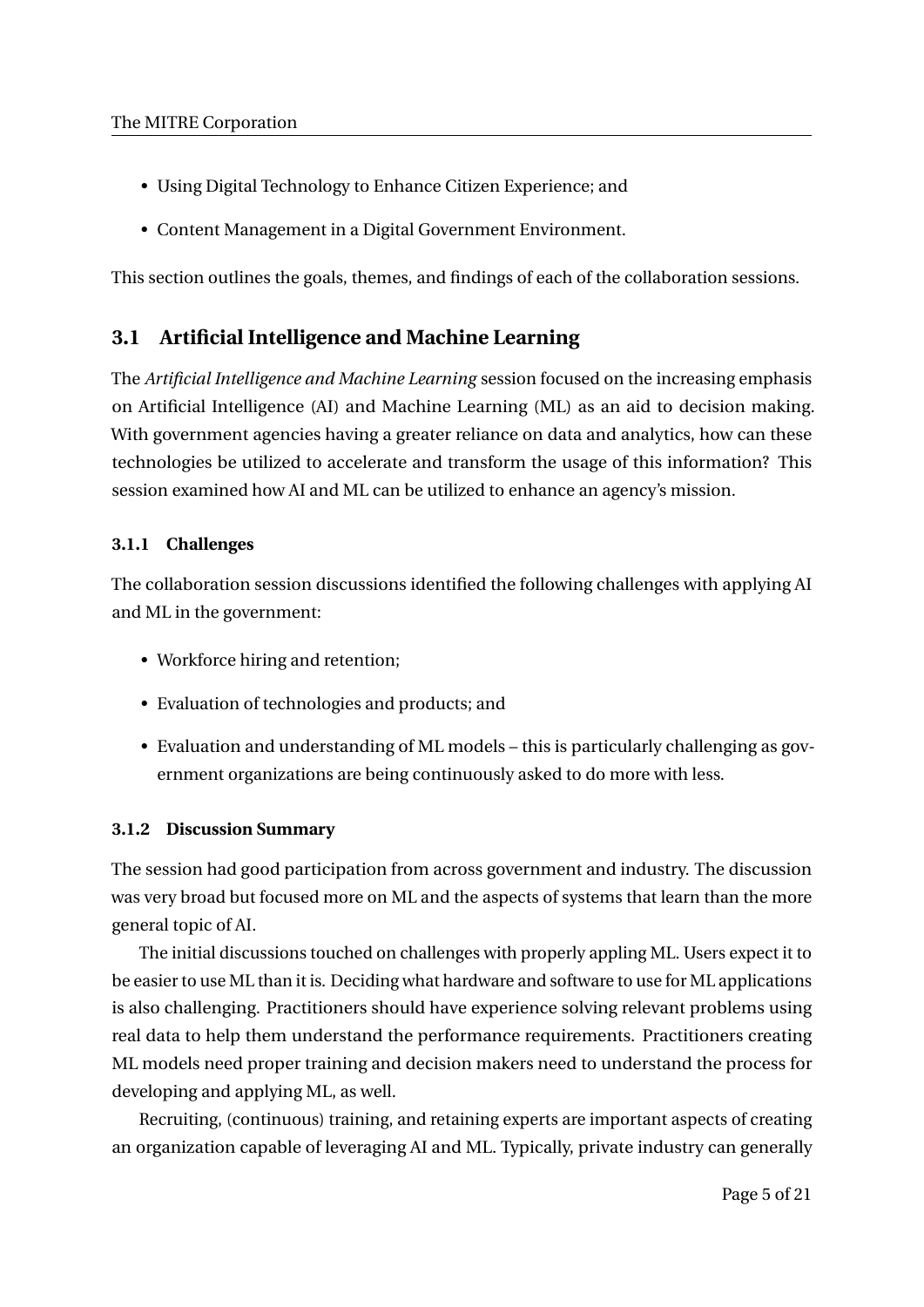pay more than government, so motivation for remaining in public service positions has to be linked to mission. Even if AI and ML work is outsourced, in-house expertise is still needed to oversee, guide, and assess ongoing efforts.

Government use of AI and ML introduces significant – and often unique – risks. Unintended and unrecognized bias in ML models can arise from biases in the data and processes used for training. There are numerous well-known examples from biased predictive policing models that perpetuate inequalities [10] to chatbots that learn bigotry from malicious users [13]. Commercial companies, such as Google, employ large numbers of humans to check the quality of their models. Government organizations may not have the same ability to hire staff for quality control even though the importance of quality may be higher in government applications than in commercial applications. Careful consideration is also needed to determine if a potential application of AI or ML is legal, ethical, and in the best interests of those affected by its use. For instance, there are reports of China using facial recognition to identify jaywalkers and publicly shame them [3].

Intentional manipulation is a risk for every government agency. Both criminal and adversarial purposes may be behind such attacks. Government data and applications are deeply connected to those of other government and commercial organizations. Attacks can occur where not expected or where there is little oversight. ML applications present emerging threats beyond traditional cyber threats. Attacks can be targeted at both the learning data and process aspects as well as at exploiting weaknesses in ML models. For instance, so called adversarial imagery techniques can be used fool a ML model that a picture of one thing is really a picture of something else by imperceptibly (to a human's eye) altering a few pixels in the image [11].

#### **3.1.3 Recommendations**

The participants in the *Artificial Intelligence and Machine Learning* collaboration session identified the following important findings and recommendations:

- The government needs to develop a more general way to describe maturity levels for AI similar to the levels of autonomy for autonomous vehicles [15]. Such levels might include the following:
	- 1. Human decision making;
	- 2. Computer-assisted decision making;
	- 3. Automated decision making with human intervention; or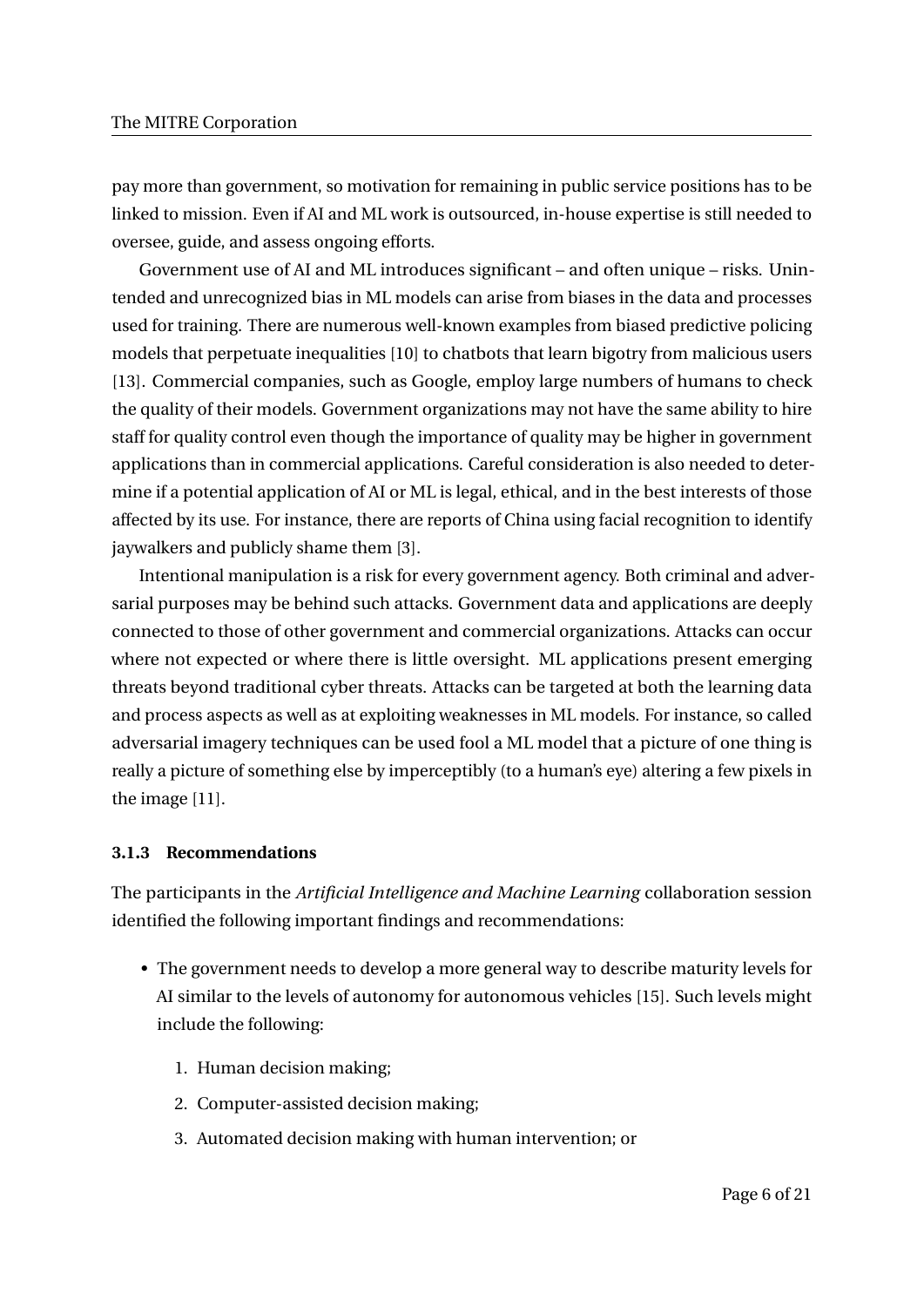- 4. Fully automated.
- With respect to workforce, education, training, hiring, and retention are important.
- In the decision to buy or build a service not all agencies can select "build". Organizations need to identify a process to decide when and how to make that decision.
- Organizations should understand and document data provenance, metadata, and strive for high quality data.
- Organizations should compare new ML models to existing baselines whenever possible.
- Governance is important; government agencies should make an effort to find an internal champion.

## **3.2 Blockchain and Other Emerging Technologies**

The *Blockchain and Other Emerging Technologies* session discussed blockchain technologies and the anticipated impact and utilization of blockchain on other areas of government. Blockchain is a buzzword, but this session aimed to identify the current and potential impact it has on the Federal Government. This discussion examined the state of blockchain within government agencies and discussed the current and future impact of this and other associated emerging technologies.

This session had three goals:

- Engage in level-setting to disambiguate myths and misconceptions around blockchain technology;
- Learn about existing pilot and proof-of-concept blockchain implementations that exist across the government; and
- Discuss current and upcoming issues with blockchain development and applying blockchain technology to tasks across the governmental space.

## **3.2.1 Challenges**

The collaboration session discussions identified the following challenges with implementing blockchain for government adopters: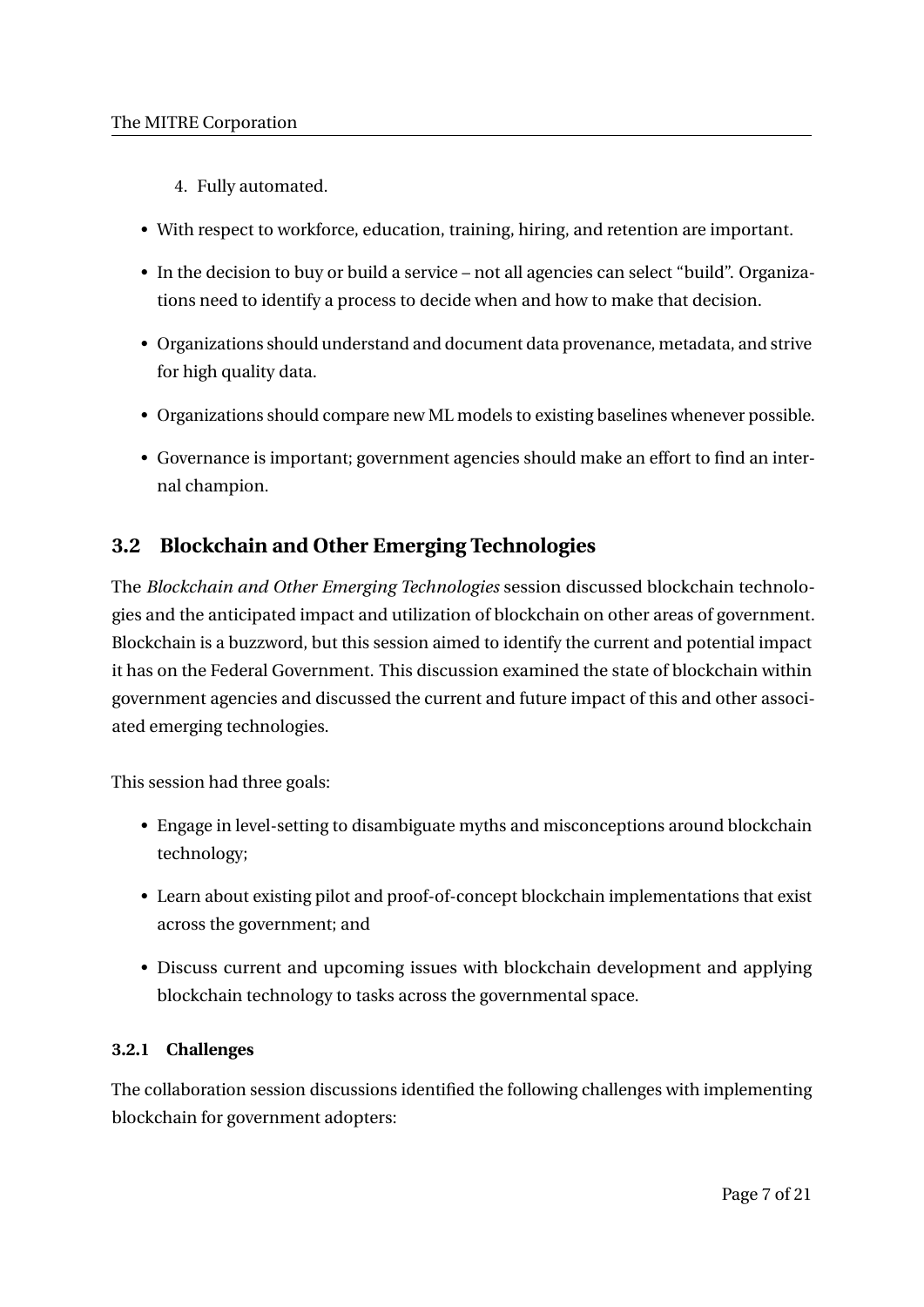- The benefits of immutability and federation with blockchain are currently unknown and
- Blockchain is not yet ready for enterprise-wide adoption in the Federal Government

## **3.2.2 Discussion Summary**

The collaboration session began with a conversation with two main goals: level-setting (i.e., understanding the level of understanding about blockchain in the room) and dispelling any myths and misconceptions about blockchain. While blockchain has a lot of hype surrounding it, it is a very complicated topic that is constantly changing, making level-setting important. The participants settled on the idea that blockchains involve a few distinct but interlinked pieces of technology: a shared cryptographic ledger, a peer-to-peer ledger, and a consensus algorithm.

Once the participants finished the level-setting conversation, they began talking about different blockchain pilots and proof-of-concepts that already exist or a being developed in the governmental space. These included projects such as:

- Identity Access Management (IdAM);
- Acquisition;
- Investigation into blockchain for enhanced student transcripts;
- Airport security; and
- Global financial services.

Talking about these projects led to two different topics: types of blockchains and implications of using these types of blockchain technology.

When the participants spoke about types of blockchains, they divided blockchains into two major types.

1. Public blockchains (e.g., Ethereum, Bitcoin) are are easily accessed, easily developed on, and can be pseudonymous but often have slow transaction speeds due to common use of proof-of-work algorithms. In addition, information on public blockchains is easily accessible which may be good or bad depending on application.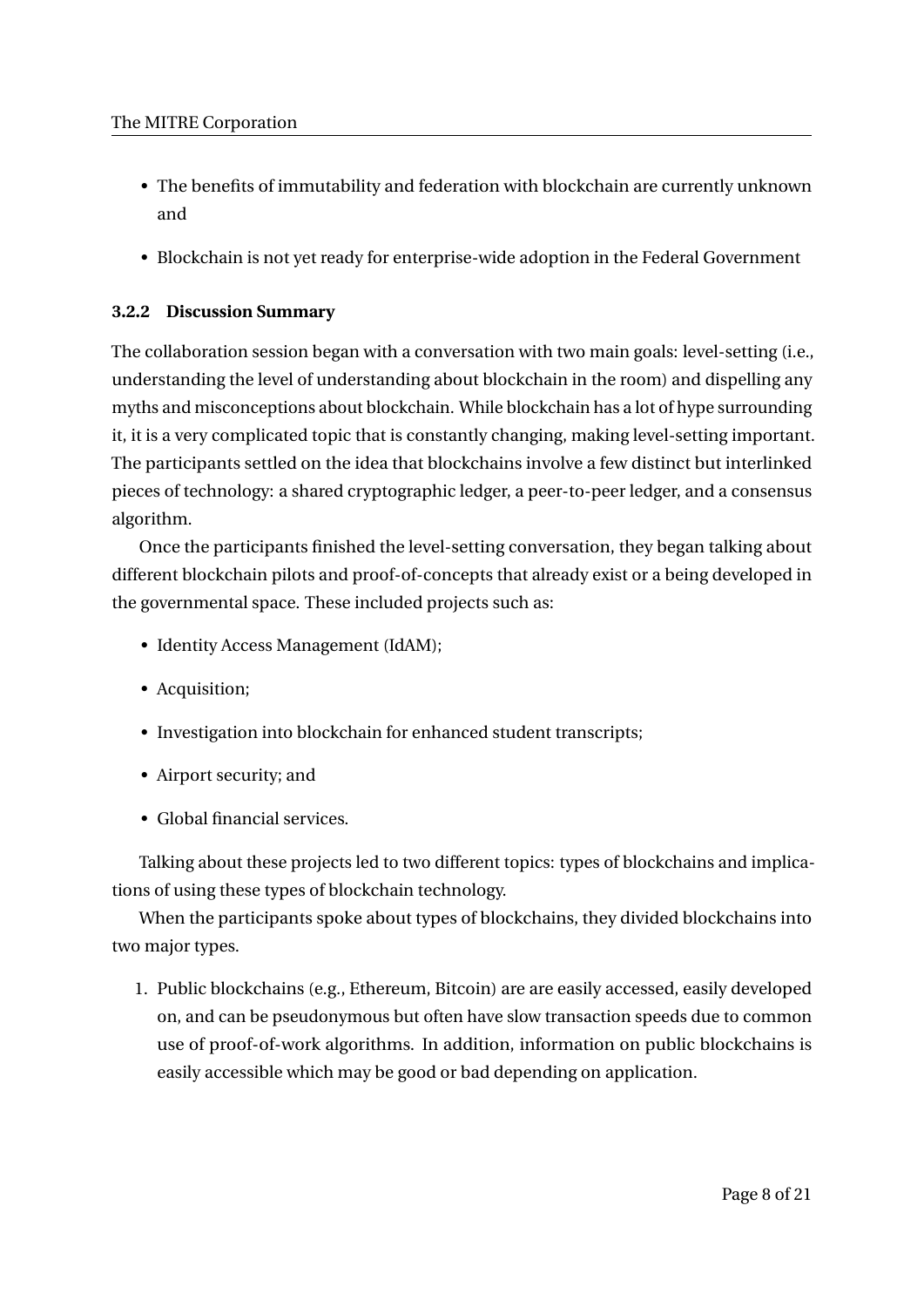2. Private blockchains (e.g., certain versions of Ethereum, Tendermint, Ripple) are blockchains with access controls which means that access to the blockchain is limited in some fashion. These blockchains can be very efficient, and utilize a wide variety of consensus algorithms.

We also briefly spoke about other blockchain types such as  $\mathrm{KSI}^1$  (a blockchain that stores metadata and signatures about data) [4], [5], [7].

Speaking about the benefits or detriments of blockchain technology took up a majority of the session time. Spring boarding from the government blockchain pilot discussion and the questions asked in the ACT-IAC Blockchain Playbook [1], the participants talked about a wide variety of pros and cons with regards to blockchain.

**Decentralization (Pro)** – In any circumstance where either for logistical, legal, or political reasons one cannot have centralization of authority or a central authority managing the data, blockchains can be of great utility.

**Moving across different data silos (Pro)** – Blockchains – being decentralized – can more easily move across different and previously incompatible data silos.

**Cost (Pro)** – In certain circumstances, blockchain technology can be cheaper than going to distributed database functionality.

**Transparency (Pro)** – In most cases, the transparency of blockchain technology and access to blockchain data was seen as a positive by participants.

**Federation (Uncertain)** – While blockchain technology may indeed help reduce the problems with federation, it is not a given. It is possible to have mutually incompatible blockchains, so one may have a situation where multiple incompatible blockchains require a separate aggregator service.

**Immutability (Pro and Con)** – Immutability can be both a pro and a con with regards to blockchain technology. On the one hand, immutability offers secure cryptographic protection of the integrity of the data. Blockchain immutability can mean that it is extremely hard to recover from a mistake; whether this is a bad transaction or a badly written smart contract. In addition, it can be difficult (though not impossible) to utilize blockchains in an application that is required to "forget" data in some respect.

After talking about the pros and cons of blockchain technology, the participants discussed blockchain performance and different types of entities inside a blockchain application. They mentioned that while blockchain size can be an issue, not every entity in a blockchain application need hold onto the whole blockchain database. This led to dividing entities in the blockchain space into a few types.

<sup>1</sup>https://guardtime.com/technology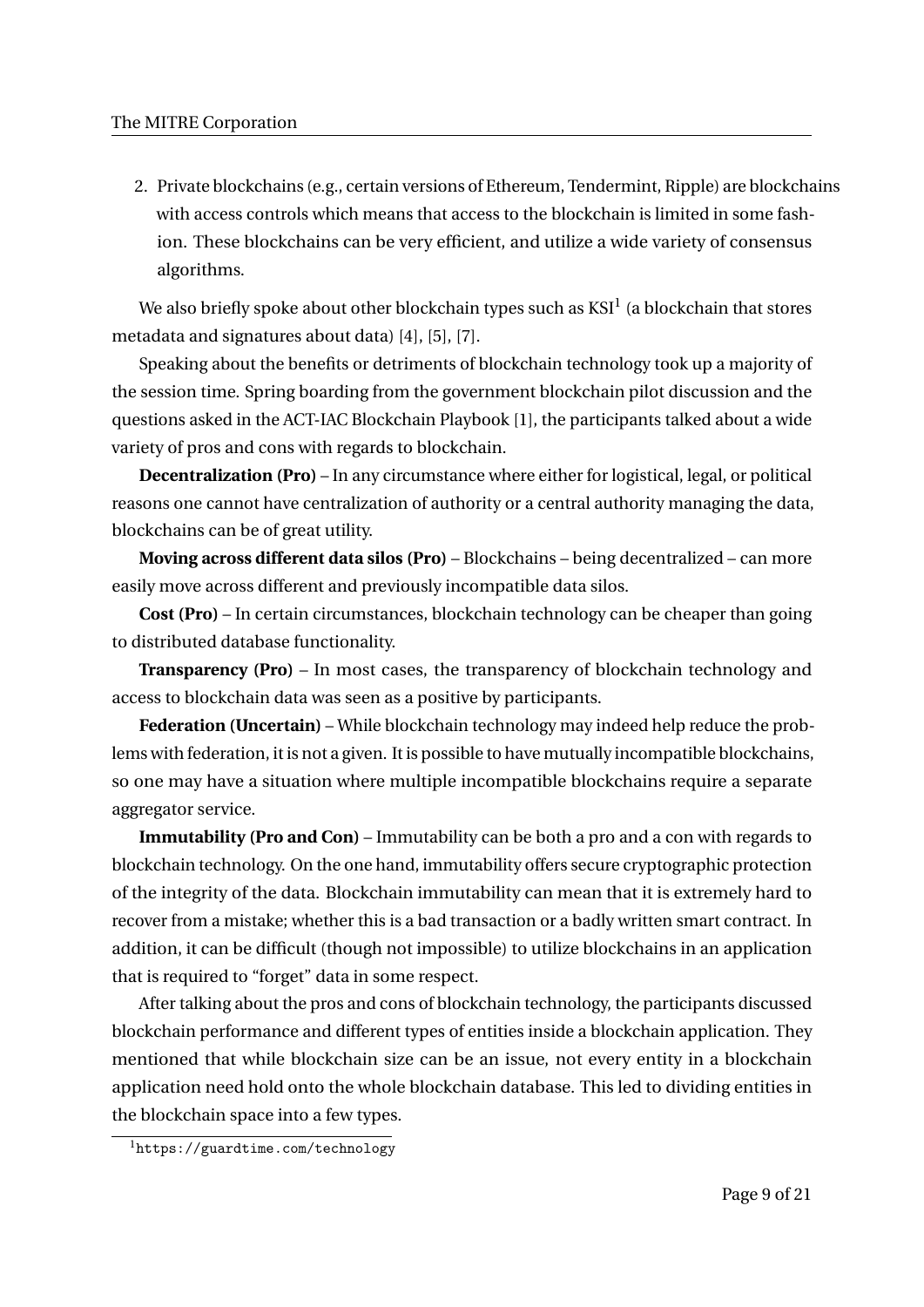- **Users**: These are the end users; depending on the implementation, they may (and perhaps should not) be aware of the blockchain itself.
- **Nodes**: These are the computers on the peer-to-peer network; nodes are responsible for sending information back and forth on the network and can serve to validate some transactions due to the validation criteria of a particular blockchain; while some nodes should hold the entire blockchain data set, it is not strictly necessary.
- **Validators**: These have all the properties of nodes with the additional property that they run the consensus algorithm of the network; these are required to hold the entire blockchain data set.

## **3.2.3 Recommendations**

The participants in the *Blockchain and Other Emerging Technologies* concluded that while blockchain may be immensely useful in the right situation(s), the blockchain domain is a highly dynamic and changing space, changing as fast as month by month. A wide variety of blockchain technologies exist and new technologies are created every day. As such, the blockchain communities within and associated with the Federal Government should focus on the following areas:

- Exploring the blockchain space through research, proof of concept and pilot work is highly recommended and
- It may be premature to immediately work to build an enterprise level blockchain capability.

## **3.3 Internet of Things**

The large scale and heterogeneity of the Internet of Things (IoT) is an obstacle in the engineering of a system using IoT devices. It is challenging for an organization of any size to assess the security of their IoT systems without an architectural framework or standard for reference. This session examined current standards related to IoT, how they can potentially promote interoperability of IoT devices, and trust in systems containing these devices.

## **3.3.1 Challenges**

The following challenges to the use of IoT were identified: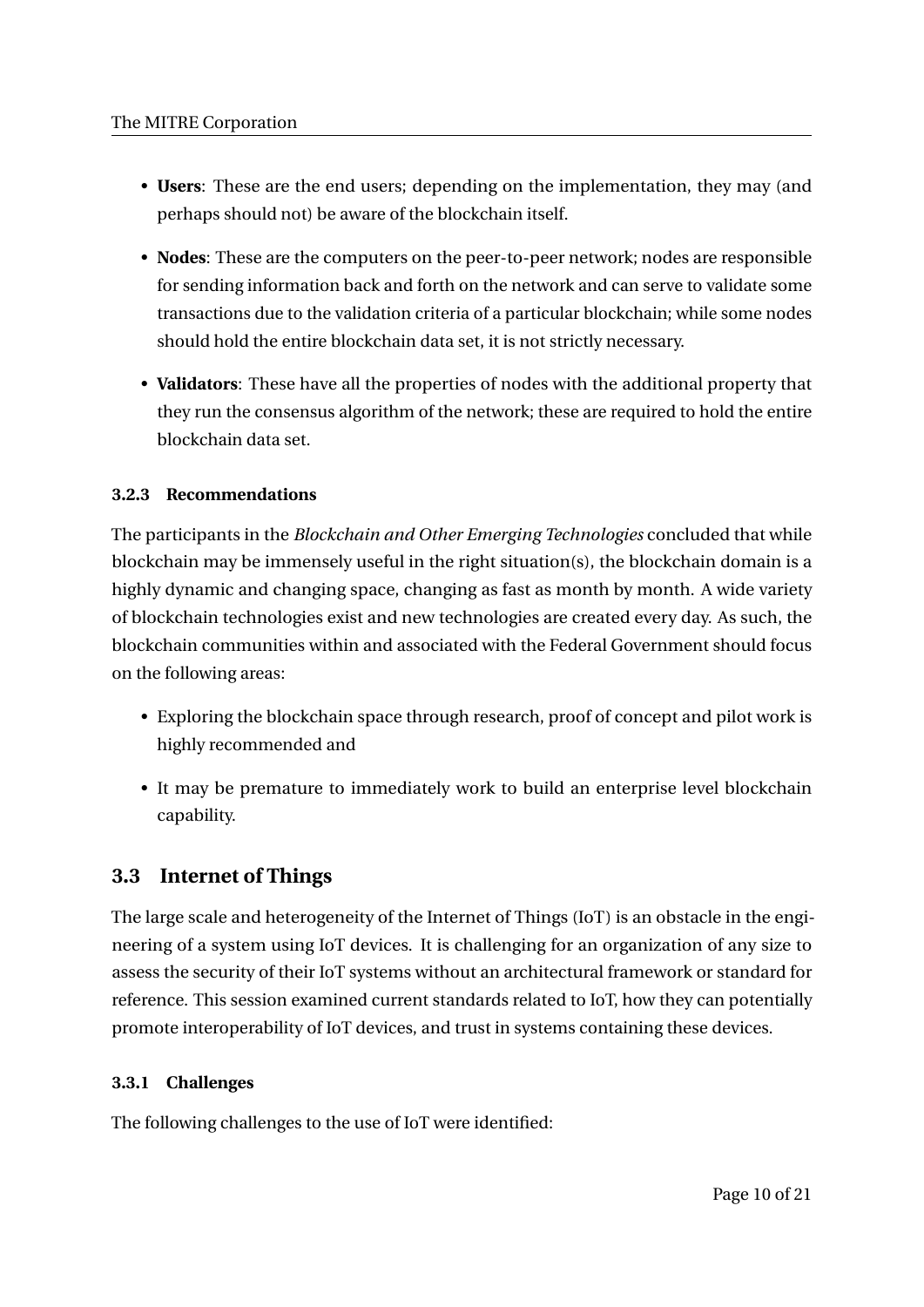- There is no universally accepted definition of IoT;
- The properties of IoT devices are typically unknown;
- The security capabilities of IoT devices are limited or difficult to configure;
- Reference architectures for IoT systems currently do not exist; and
- There is no standardized vetting procedure of IoT devices and systems.

#### **3.3.2 Discussion Summary**

The session opened with a discussion of the definition of IoT. Unfortunately, the participants were unable to reach consensus on the definition, highlighting the need for a common language to be used across the various IoT domains. That said, the participants discussed multiple IoT domains, such as building automation, health care, and smart cities [8].

Moreover, the participants identified key facets of IoT such as reliability, privacy, performance, quality, and security. Because of the rapid evolution of features and technology, they posited that companies are pressured to focus on time to market rather than reliability and security of their devices.

In spite of its ubiquity, IoT faces many significant challenges. Most pertinently, there is no formal and accepted definition of IoT. This makes it difficult for vendors, researchers, and consumers to fully understand the issues facing IoT environments and can also stifle discussion. Without proper definitions, it can be challenging to construct accurate and realistic threat models.

Coupled with a lack of definitions, there are very few publicly available and commonly used reference architectures for IoT systems. This is due in part to the fragmentation within the vendor ecosystem; many vendors offer their own architectures geared towards their products, while others assume that their products will serve a role, leaving the ecosystem provider or the consumer to define how it fits into the larger architecture. Given this fragmentation, it may be hard for industry to, on its own, center around a single reference architecture and definition (though NIST's recent effort to define and standardize IoT shows promise [14]).

The lack of formalisms extends to the IoT devices themselves; the specific properties and features of IoT devices are typically unknown. This is both a definitions problem and an implementation problem. First, when bringing a new device into an IoT system, there is no way to know precisely how – if at all – it will interact with the other devices. Second, on the device itself, there is no way to communicate its implementation capabilities. Does it push data to the cloud, and if so, does it do so with a hardcoded server address, or a dynamic DNS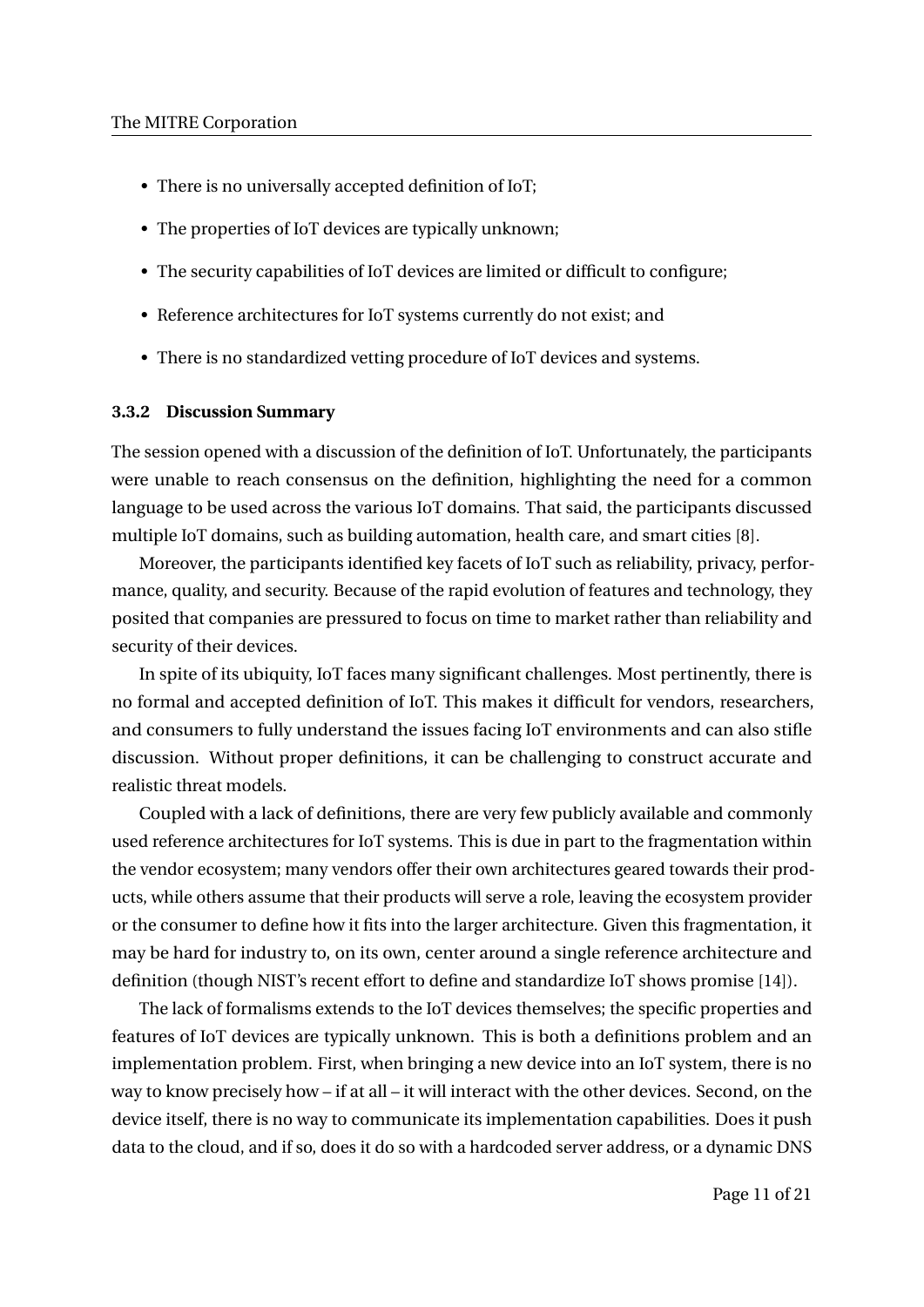one? Does it use HTTP or HTTPS? To what ports does it need access? Lacking these details can make it difficult to deploy, secure, and use IoT systems.

Security is a large concern for IoT systems, as they are pervasive, can access intimate and sensitive data, and can control many aspects of consumers' lives. Despite this, security capabilities of IoT devices are often lacking and – when available – are difficult to configure. As an example, the recent Mirai botnet [9] exploited default credentials that were widespread across consumer devices.

Many of these problems have also been faced in the mobile ecosystem and, in response, services offering device or app vetting have emerged. These services will analyze either apps or devices themselves to identify security vulnerabilities and, in some cases, certify that they meet some minimum security standard. Unfortunately, the lack of formalisms in IoT makes this challenging to do for IoT devices, as many of the devices and properties are unenumerated. Nonetheless, formal vetting could help alleviate many of the concerns that can challenge wider-spread IoT deployment.

## **3.3.3 Recommendations**

The participants in the *Internet of Things* collaboration session identified the following important findings and recommendations:

- They recommend a language for IoT that is portable across multiple domains;
- The groups developing IoT standards should involve all stakeholders: government, manufacturers, non-governmental organizations (NGOs), and end-users;
- There is a gap in the enumeration of the fundamental building blocks common to all IoT that standards should fill; and
- Too many groups working on standards are overlapping effort and sometimes have gaps in the same areas; groups need to work in coordinated manner to cover gaps in IoT standards as well as reduced duplicated effort.

## **3.4 Using Digital Technology to Enhance Citizen Experience**

Collaboration Session 4 was entitled *Using Digital Technology to Enhance Citizen Experience*. The focus of the session was on discussing the challenges with the digital experience for the citizen and what government can do to address these challenges as new technologies are introduced. The data in the latest Foresee e-government report shows that when citizens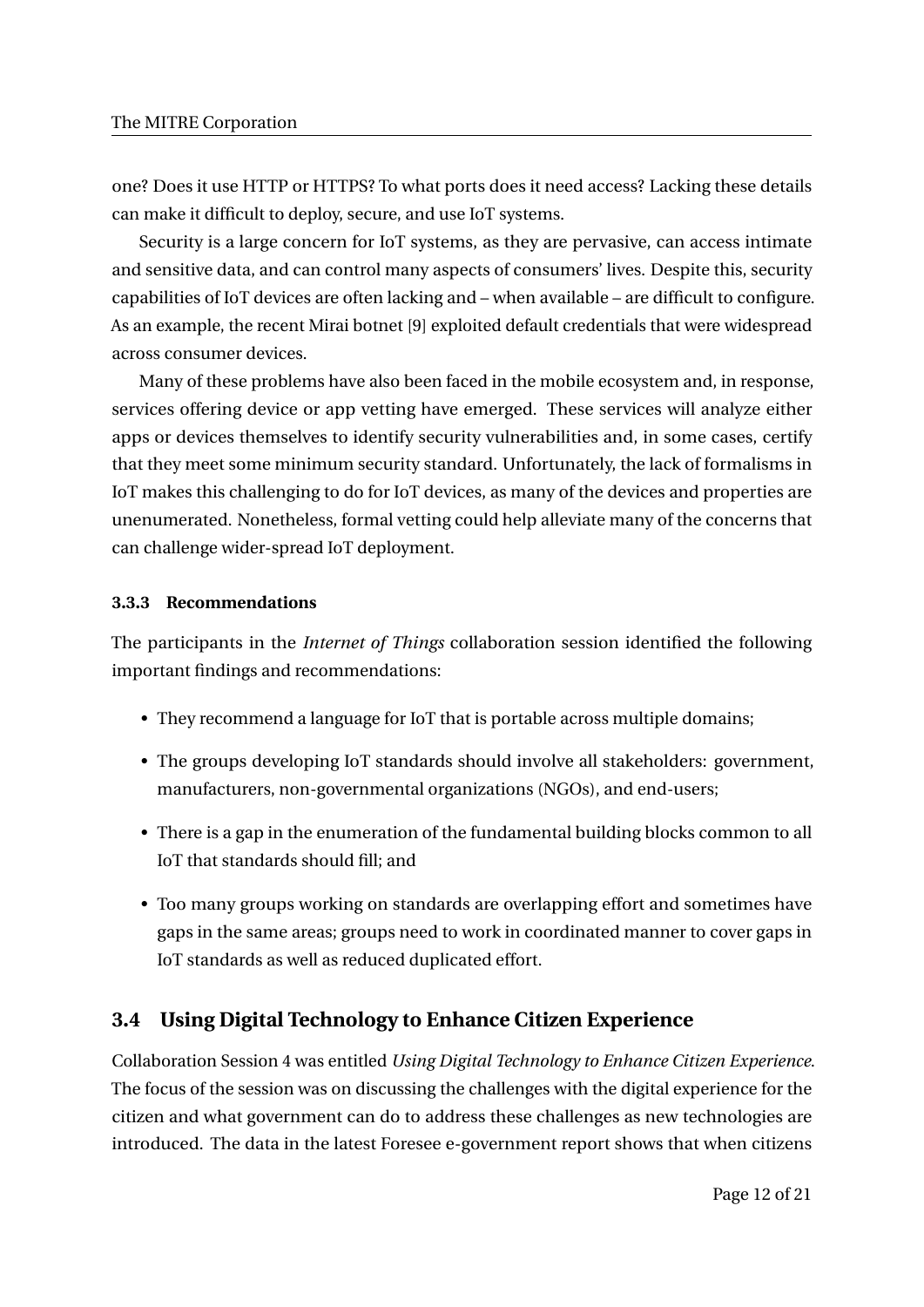interact with an excellent federal website, they are 87% more likely to use the website as a primary resource, 101% more likely to recommend the website, 51% more likely to return, and 58% more likely to trust in the government [6]. However, the McKinsey Citizen Satisfaction Score for private sector services was 2.5 times higher than public sector services, showing a large gap in public sector services in the expectations of citizens [2].

This session had two goals:

- Discuss how the government can improve the citizen experience on government sites so they are more in line with commercial experiences; and
- Discuss which modern methods can be applied as the government goes forward.

### **3.4.1 Discussion Summary**

The session focused on three main topics:

- Private vs public citizen experience;
- Trust/ethics; and
- Future emerging technologies.

**3.4.1.1 Private Vs Public Sector Experience** During the morning Visionary Keynote Briefing, Congressman Rohit Khanna (17th Congressional District, California) stated that he does not think that a single person would say that the user experience of government sites is equal to the commercial sector. Yet citizens do expect their experience to be on par with the rest of their experience of technology.

Some differences in the private sector vs. the public may contribute to this experience. There is a motivational difference. Private sector experience is driven by monetary incentives. No one needs to convince the commercial sector to make their product user-friendly; this is vital to their success. However, in the public sector – which is frequently short on funding – there is rarely monetary incentive to improve the experience. To the government employee for which improving a site may pose additional work, there is more of a need to convince those implementing the site on the "why".

In addition, implementations are not always driven by the needs of the citizen. They may more be driven by regulations, security, culture, or process. Regulations and guidance keep things the same. Companies have lobbyists to shift antiquated laws, whereas government does not have a similar process. Culture also is a barrier. The intelligence community, in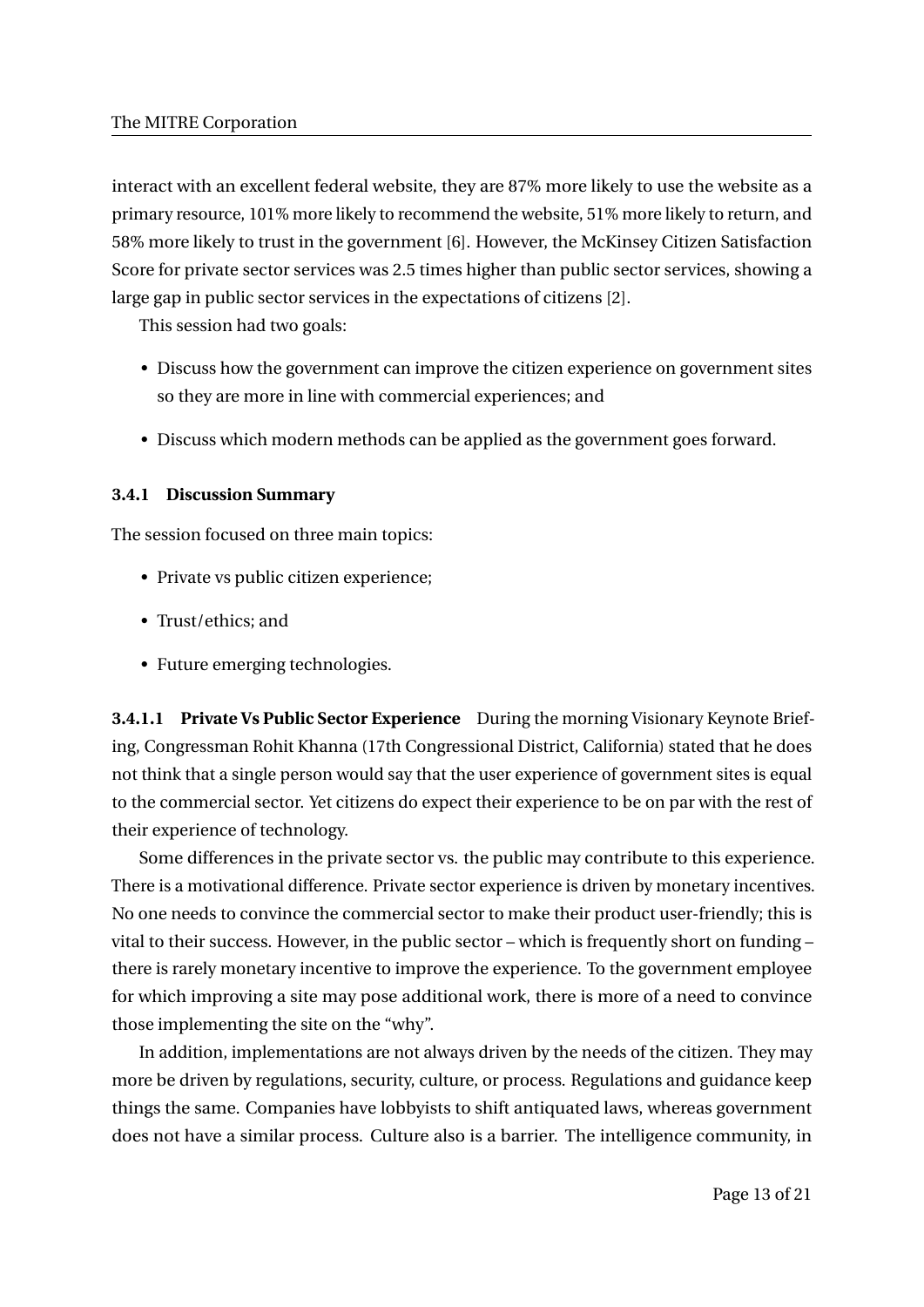particular, has a risk averse culture. There may also be resistance to change due to fear or jobs being lost as new technology takes its place. Lastly, the focus on outcomes instead of process does not consider the citizen's journey through the system and the inefficiencies and frustration inherent in that process.

There is also a proliferation of technology endpoints in the private sector. Mobile apps and sites are widespread, voice command interfaces are prevalent, and smartwatch access is common. This is not so in the public sector, where technology lags behind and even mobile access is not universal. One cause of this may be the way the two sectors view data. In many cases, government looks at citizen information as content in a form. The public sector, on the other hand, views the information as data that can be manipulated into many forms and used for many uses. In many cases, the public sector data is not transferred between systems even within the same agency and frequently cannot be transferred across services in different parts of government resulting in the citizen having to re-enter data multiple times. This is not so in the private sector where there is frequently a single point of entry and the data is available across different parts of the system.

**3.4.1.2 Trust/Security/Ethics** There are some more philosophical questions when it comes to trust and ethics. When one is talking about trust in the government, is the government a single entity? It may be the case that the general public views it as one but, in reality, the government is made up of many parts that create a whole. When a citizen is asked whether they can trust the government, it is likely not a "yes" or "no" answer. At a more practical level, how does one balance people's desire for convenience with security and other concerns?

The participants discussed how Social Security numbers are not the best way to keep track of people. They are easily hackable and once there is a breach it can give the hackers access to all a person's accounts. In addition, security happens where citizens cannot see it. There does not seem to be enough incentive for organizations to spend the resources needed to ensure that their stored data is not hacked. There also do not seem to be repercussions when data is stolen for organizations that do not secure citizens information well enough. This is particularly an issue as organizations gather more and more data in a single location.

The conversation then shifted to transparency issues with a number of major issues discussed. First, it needs to be clear to individual what the government is doing with their data. It needs to be clear what data is being collected. It needs to be apparent what is being tracked, as well. In addition, the government should be allowing the citizen to verify their information and the citizen should be able to edit the data collected on them if it is inaccurate. A copy of a citizen's data should also be able to be downloaded by that individual. Another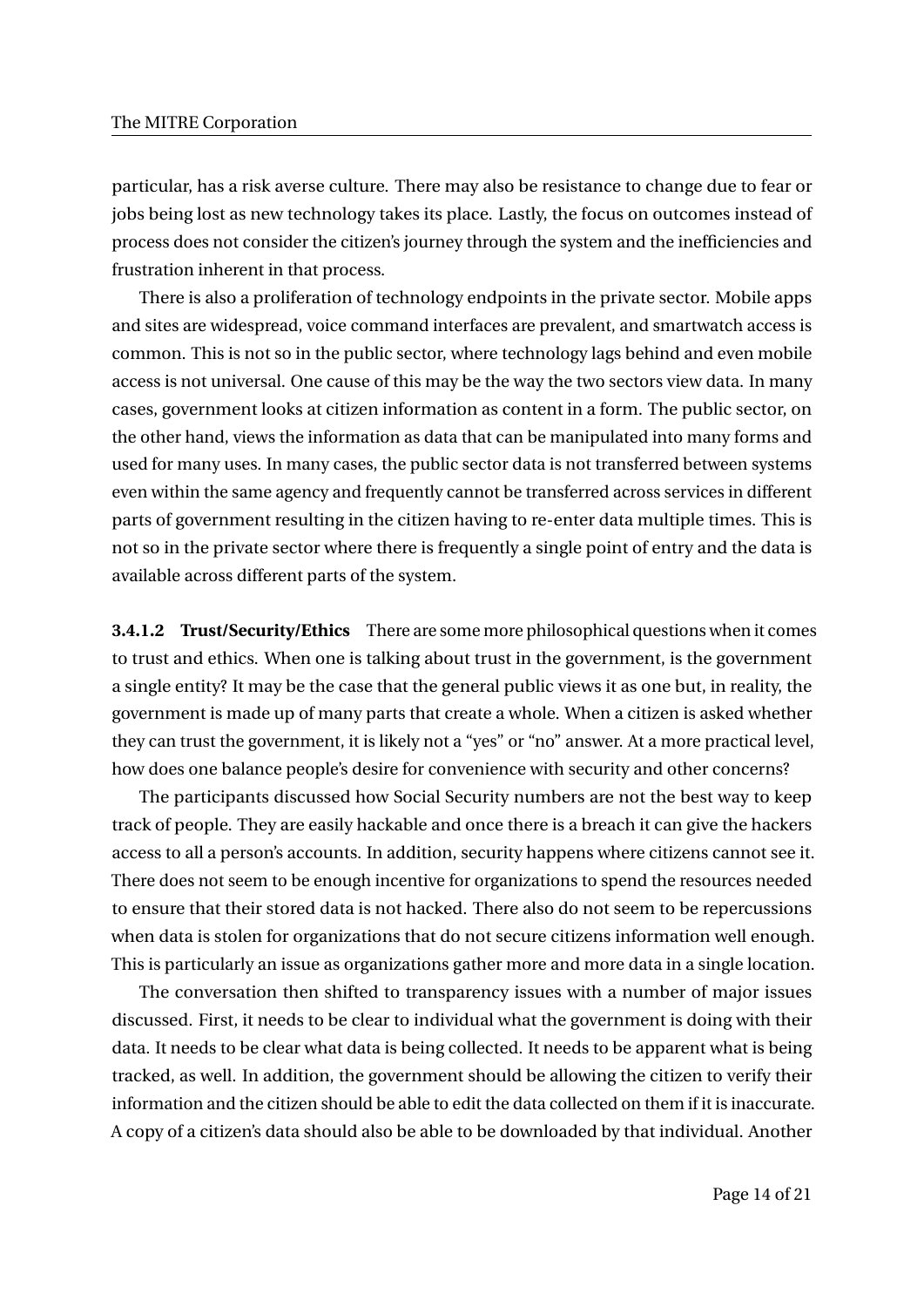transparency issue is all the jargon concerning data storage and protection. There needs to be a plain language explanation of what is being done with an individual's data. Lastly, if there is a breach, the government should be alerting people immediately and provide next steps, if possible. Rather than a letter arriving months later disclosing the breach, perhaps an SMS message with next steps to secure one's information would be useful.

**3.4.1.3 Future Emerging Technology** Lastly, as more complex and futuristic technologies are created, it is important to stay in touch with the direction technology is taking and monitor the effects of these developments. Data input through mobile or voice interfaces is increasingly common. Biometric identification and access to technology through facial, voice or fingerprint markers are present in most new devices. At the same time, more data is being captured than ever before with a proliferation of cheap sensors and the advent of the IoT. In addition, AI and ML are accelerating the possibilities of what can be done with that data.

There are many benefits to such advancements and the government should strive to keep in step with the technologies that citizens expect. However, there are also inherent dangers present in these advances that the government needs to take steps to mitigate. Large collections of stored information provide a single place to hack, putting vast amounts of user data at risk of compromise. New sensors and data sources raise privacy concerns. Results from a ML algorithm are not always transparent and can unintentionally lead to bias.

As these technologies continue to develop, it would be prudent to consider and research their implications to citizens. For example, as mentioned before, there also needs to be more transparency into how AI is making decisions. If someone is, for example, being denied benefits because of a decision an AI system was making, there needs to be insight into that. What data was it using to make that decision? Was care taken to verify that there was no bias in the algorithm or decision making process?

#### **3.4.2 Recommendations**

The participants in the *Using Digital Technology to Enhance Citizen Experience* collaboration session identified several important findings and recommendations.

• Do not simply *re-skin*: The government needs to think beyond websites. Instead of just updating the "look and feel" of the site, make sure to think about the process and the citizen experience when going through that process. One example would be focusing on mobile access to government systems since that is a way many citizens currently access internet services.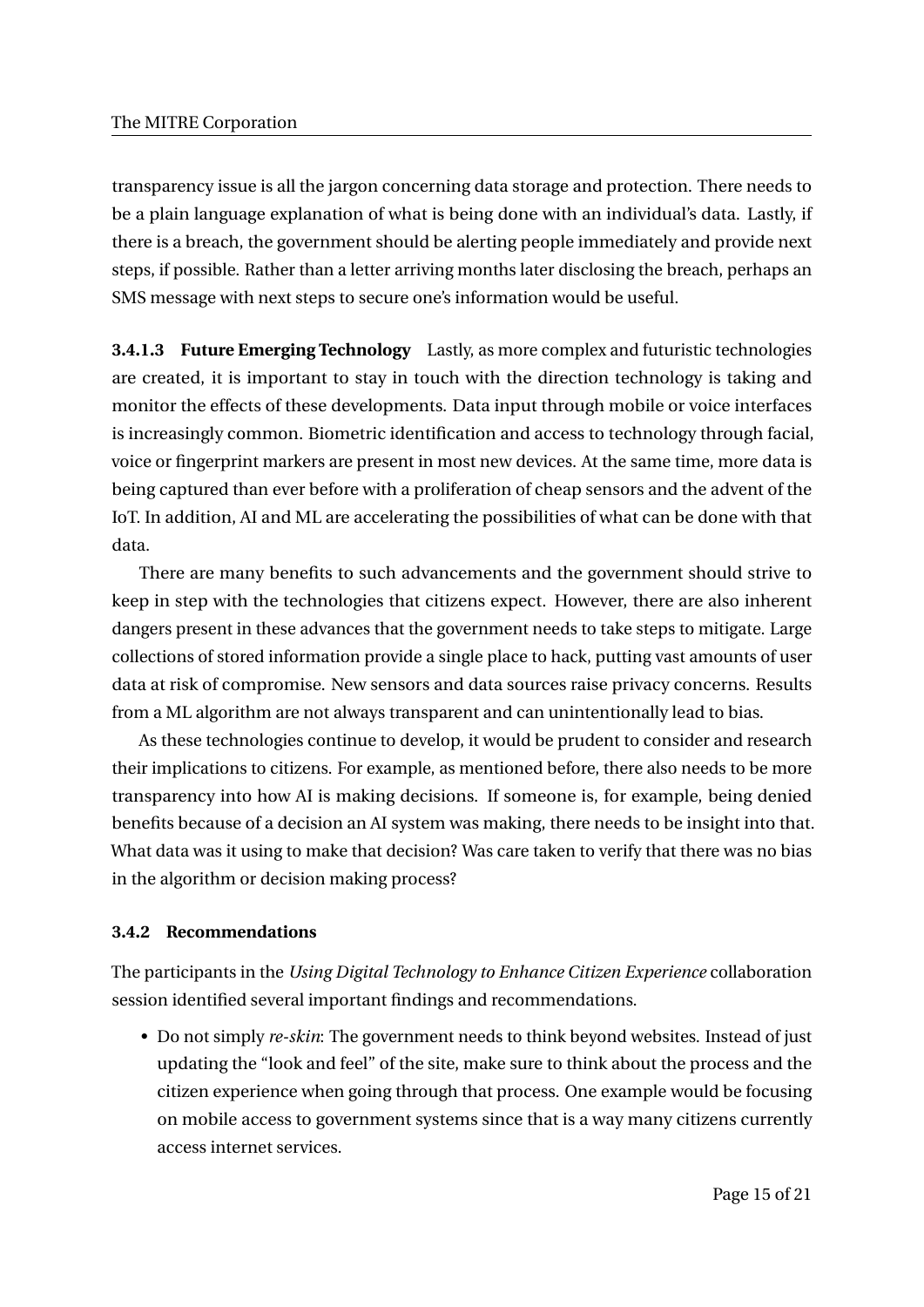- Interoperability is key: It is important that there is interoperability between government systems and that data flows between them. In addition, it would be helpful if relevant data (e.g. CDC alerts) flowed to private sector technology as well so that a person could find relevant public information embedded in public sites or use other interfaces such as voice access it.
- Centralization of data : Rather than having many sites and logins, there should be a single point of entry where citizens can login that has all their data accessible and where actions can be taken on that data. Where possible, automatically fill fields with data that is already in the system so citizens do not have to fill it in multiple times. Centralization of information will create a better experience for the citizen while allowing for more expedient processing on the government side.
- Personalization: The private sector provides an experience that is personalized to the customer. The government should look to personalize the experience to the citizen so that, for example, a user can get notifications if their license needs to be renewed or their taxes have not yet been filed. This would reduce what can sometimes be an overwhelming experience where government websites have dozens of forms and the citizen does not know what she needs to do at a given moment.
- Control over data: The government should provide citizens with access to their own data, ability to correct information that is incorrect, and alert them in a timely manner when data is lost or stolen.
- Closing the motivation gap: The government should find ways to effectively motivate the public citizen experience to close the gap between the private and public sectors.

## **3.5 Content Management in a Digital Government Environment**

The *Content Management in a Digital Government Environment* session primarily discussed web content management. This included the aspects of the support and migration of legacy systems and the impact on content management.

This session had three goals:

- Discuss the support and migration of legacy systems;
- Identify best practices for metadata management; and
- Discuss the impact of emerging technologies on content management.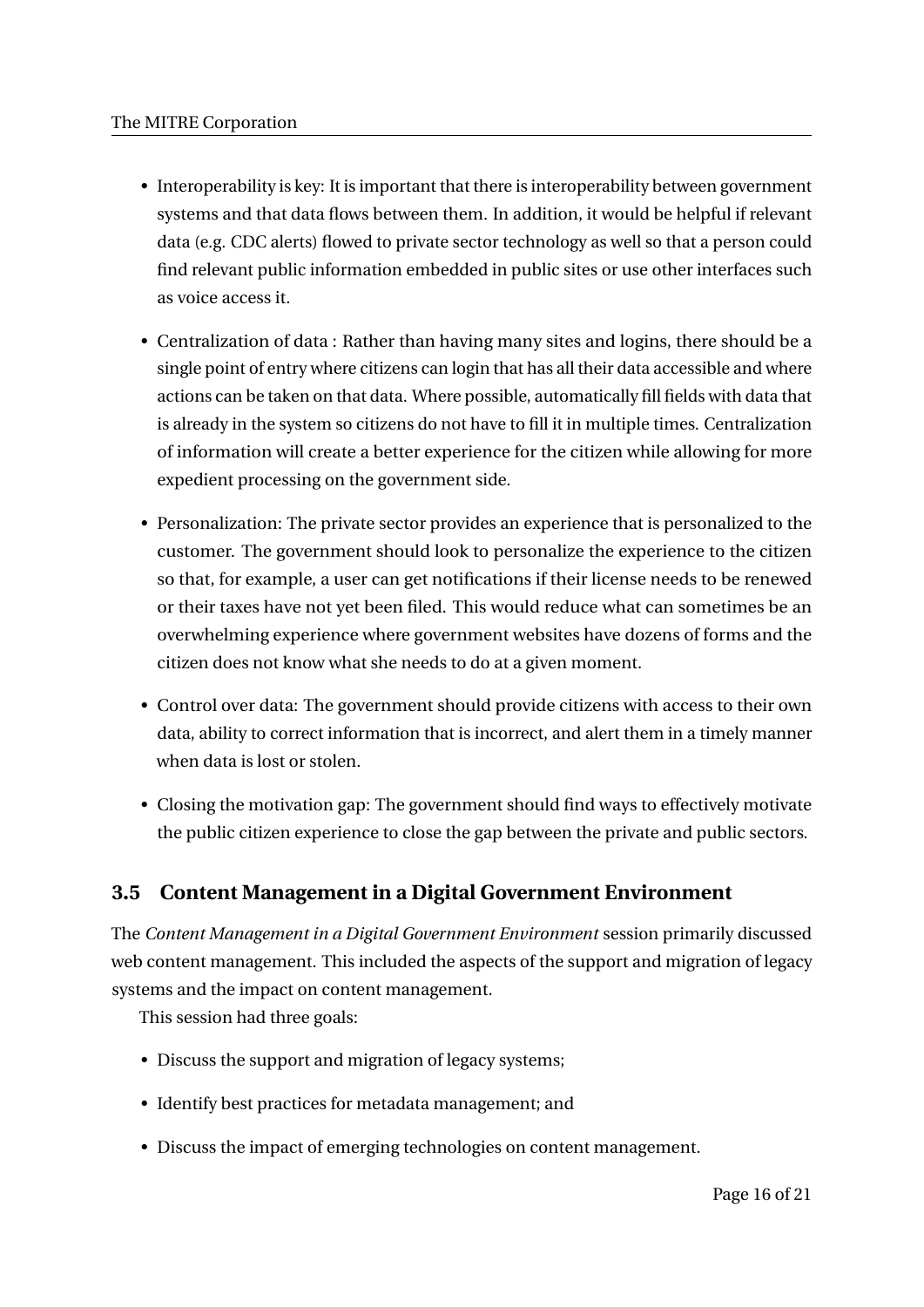## **3.5.1 Challenges**

The collaboration session discussions identified the following challenges facing content management:

- Comfort levels with cloud vary between agencies;
- Collaboration across agencies with varying tools and cultures; and
- Consolidating, integrating, and verifying authoritative sources is a challenge.

## **3.5.2 Discussion Summary**

The participants began with a discussion of legacy systems and migration projects, citing the need to start small and take an iterative approach. They also mentioned that this can be an opportunity to standardize the look and feel of a web resource. However, overcoming local design desires can be a challenge. There is also an emphasis on the need to "create once, publish everywhere." This creates a solution to finding the authoritative version of content. However, consolidating, integrating and verifying authoritative sources is a challenge.

Front-end and back-end web content management involves integrating front-end publishing with back-end processes such as approvals. This can involve multiple different tools. Metadata management is also important in this process, including the following aspects:

- AI and ML are the key to doing this effectively;
- Synonym management; and
- Scaling up to 100s of tags and large volumes of content.

When performing content management, often enterprise or legacy tools conflict with preferred personal industry tools. Many younger workers, in particular, are used to personal tools such as Facebook, Instagram, and the Google suite, and find enterprise tools hard to use or *clunky*. Resolving this challenge requires the need for workers to be agile and embrace emerging technology. Staff must have the mindset to embrace changes and not fear being replaced. However, workforce willingness to adopt new tools varies between organizations, as does collaboration across agencies with varying tools and cultures. Comfort levels with cloud often varies between agencies.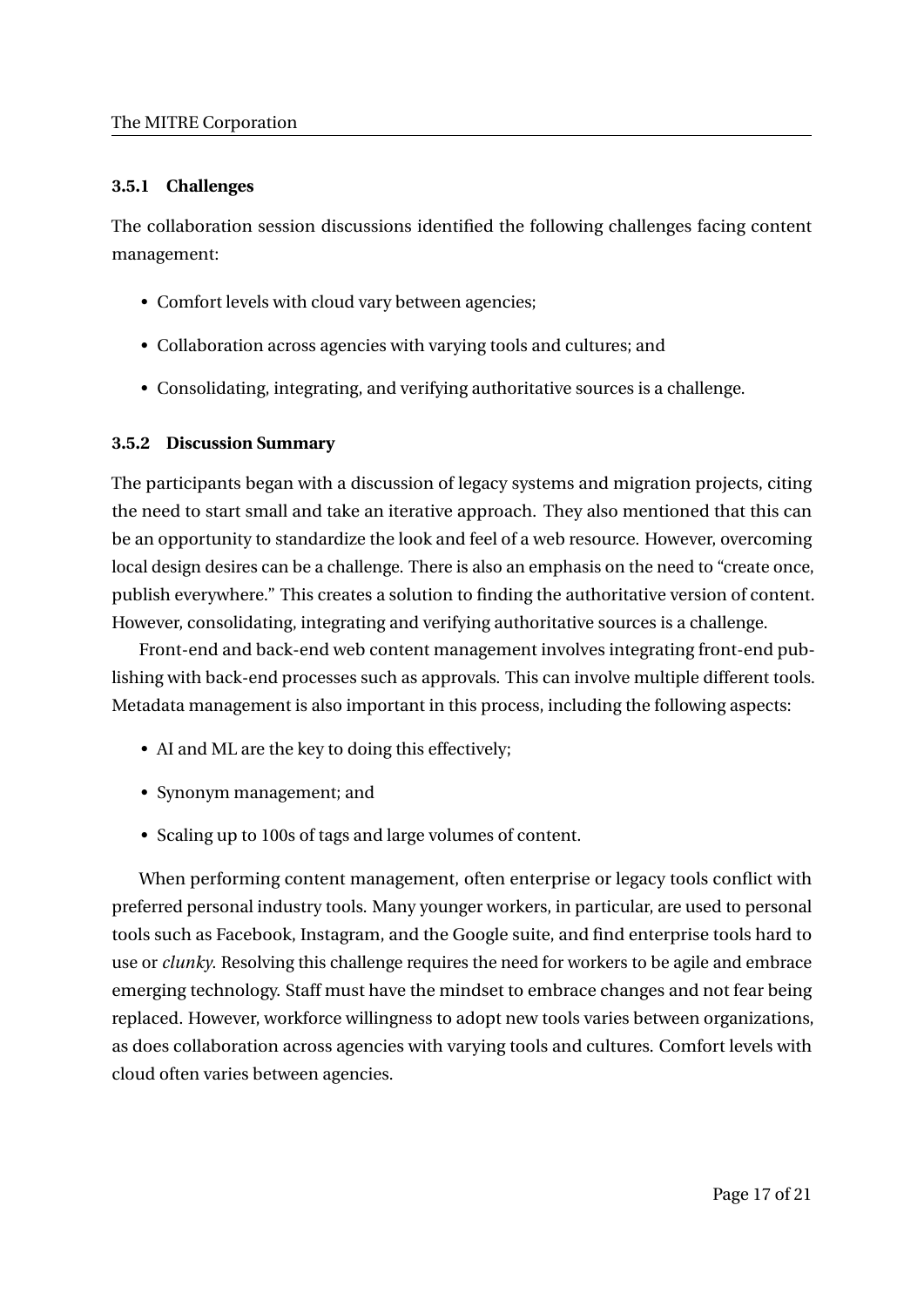## **3.5.3 Recommendations**

The participants in the *Content Management in a Digital Government Environment* collaboration session identified the following important findings and recommendations:

- Start small, take an iterative approach;
- Leverage AI and ML effectively; and
- Foster a culture that embraces change and toolsets for increased efficiencies.

## **4 SUMMIT RECOMMENDATIONS**

As is common with the MITRE-ATARC Collaboration Symposium discussions, this set of collaboration sessions discussions had a common set of themes:

- There is a clear difference in the user experience of public citizens using government applications and a user's experience using a commercial product;
- Security, trust, and ubiquity are pervasive issues in government use of emerging technologies; and
- AI and ML are becoming increasingly important, but must be used effectively and appropriately.

Overall, the participants in the collaboration sessions made notice of the need to improve the way in which emerging technologies are adopted, used, and implemented for citizens, agencies, and both internal and external partners. While keeping pace with industry is – in most cases – not possible, the government should strive to leverage best practices and principles from industry success in more efficient manners.

Further, as industry continues its adoption of emerging technologies, trust in the government's implementations is a major risk in future adoptions. For (hypothetical) example, citizens may be wary of the government's use of blockchain for accessing or controlling citizen information. The government should assess these impacts and take the appropriate measures and investments to ensure the effectiveness of technology adoption.

Finally, as data is being used for AI and ML, the government should focus on data quality to remove potential bias, ensure AI and ML tools are used in appropriate circumstances, and invest in research that establishes decision provenance for resulting decisions.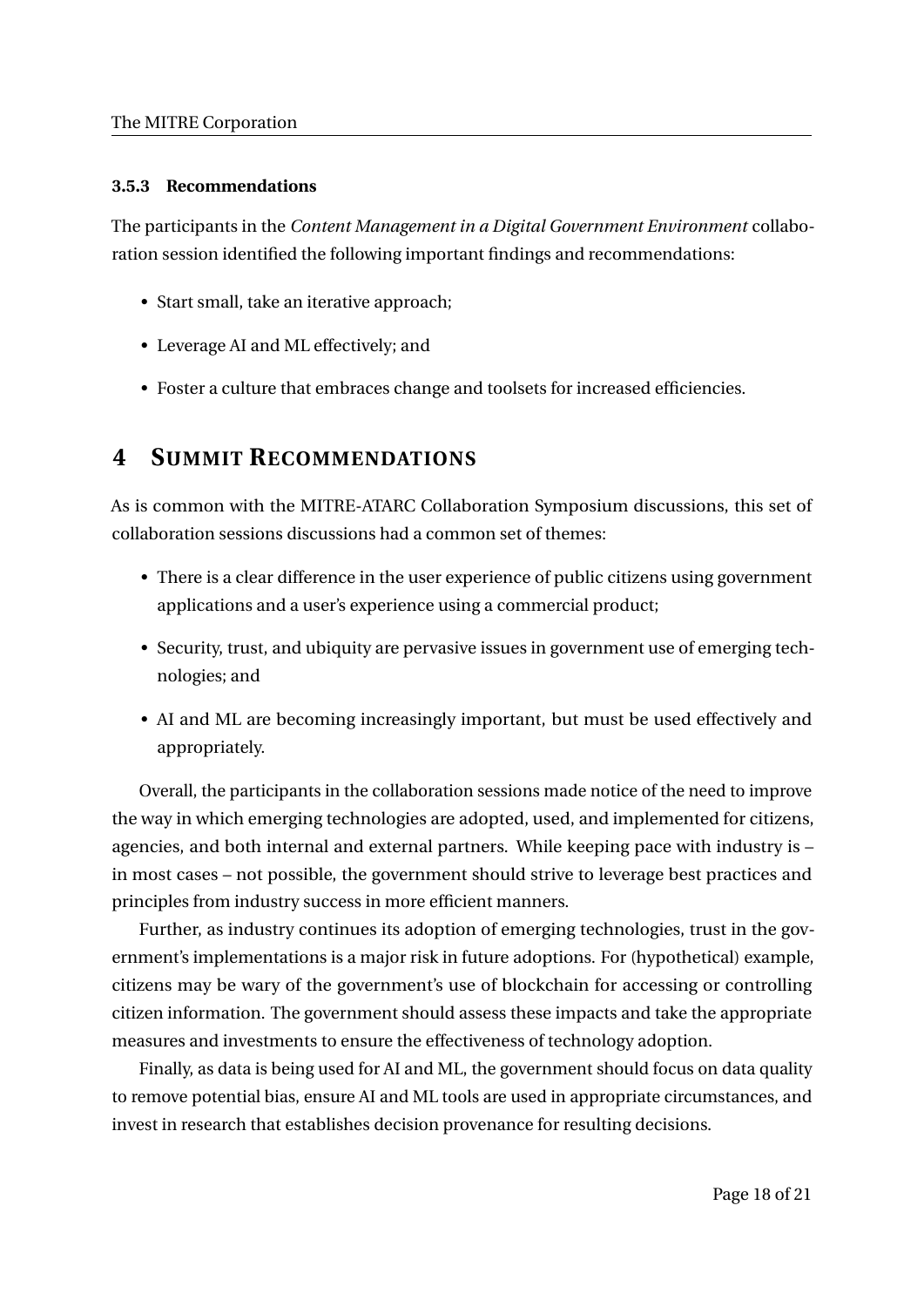## **5 CONCLUSIONS**

While the April 2018 Federal Emerging Technology Summit highlighted areas of continued challenges and barriers to adoption, the Summit also made recommendations regarding the future implementation of emerging technologies. For example, the government should use industry best practices to boost adoption successes and citizen buy-in.

While the Federal Government may lag behind industry in emerging technologies research, there is an opportunity to use this as an advantage and to lower risk.

Government also faces unique challenges, such as the stricter burden on safety, security, and decision provenance. The government has an opportunity to partner with industry and academia to drive the research in these areas based on their unique use cases. As the Federal Government moves forward with emerging technologies adoption, it should consider the impact on its citizens.

## **ACKNOWLEDGMENTS**

The authors of this paper would like to thank The Advanced Technology Academic Research Center and The MITRE Corporation for their support and organization of the summit.

The authors would also like to thank the session leads and participants that helped make the collaborations and discussions possible. A full participant list is maintained and published by ATARC on the ATARC Emerging Technologies Summit web site $^2.$ 

©2018 The MITRE Corporation. ALL RIGHTS RESERVED. Approved for Public Release; Distribution Unlimited. Case Number 17-3231-8

## **REFERENCES**

- [1] ACT-IAC white paper: Blockchain playbook for the u.s. federal government. Technical report, ACT-IAC Emerging Technology COI, April 2018. https://www.actiac.org/ act-iac-white-paper-blockchain-playbook-us-federal-government.
- [2] A. Baig, A. Dua, and V. Riefberg. Putting citizens first: How to improve citizens' experience and satisfaction with government services. Technical report, McKin-

<sup>2</sup>https://www.atarc.org/emerging-tech-summit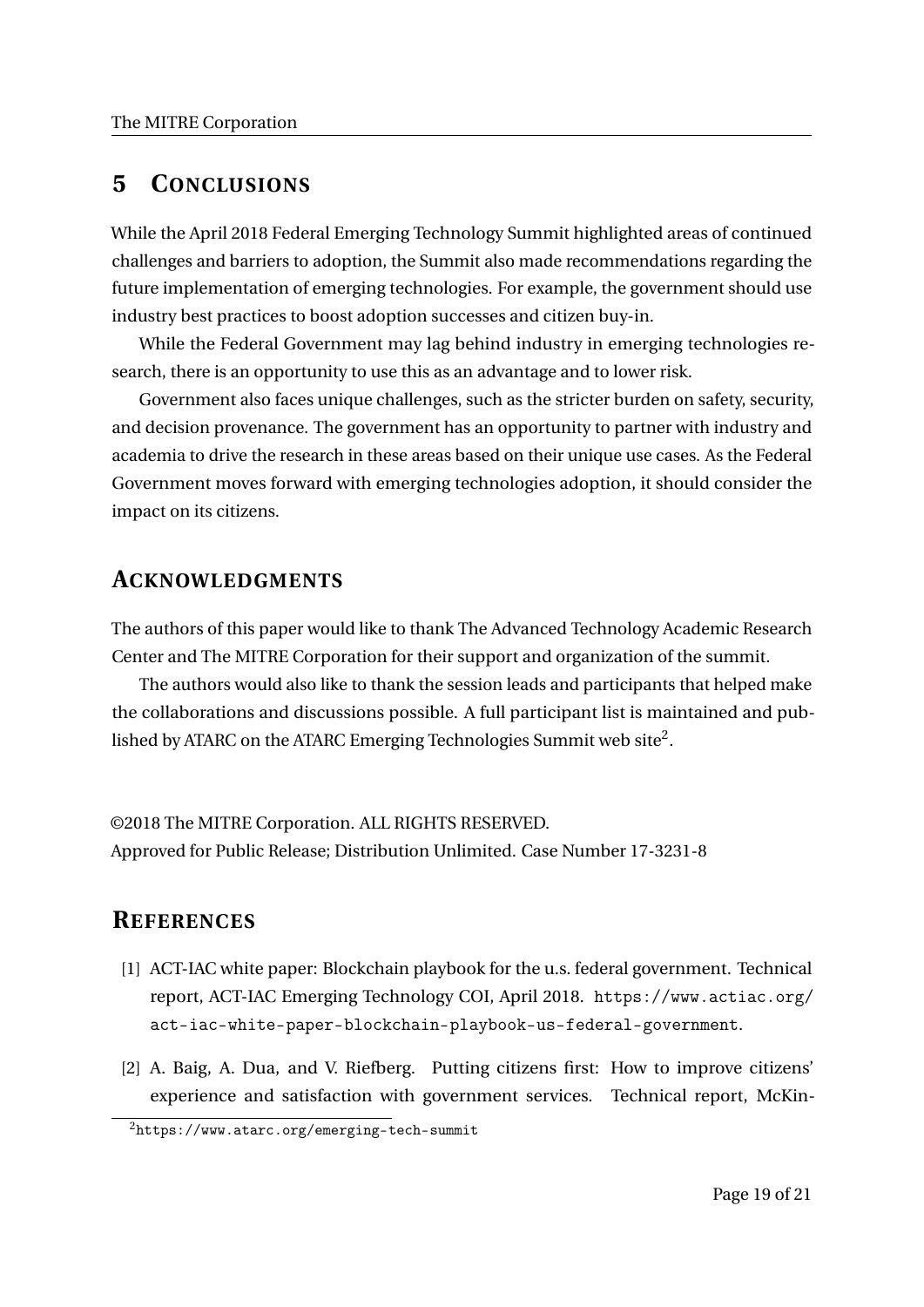sey Center for Government, December 2014. https://www.mckinsey.com/~/ media/mckinsey/industries/public%20sector/our%20insights/how%20us% 20state%20governments%20can%20improve%20customer%20service/putting% 20citizens%20first%20how%20to%20improve%20citizens%20experience% 20and%20satisfaction%20with%20government%20services.ashx.

- [3] C. Baynes. Chinese police to use facial recognition technology to send jaywalkers instant fines by text. https://www.independent.co.uk/news/world/asia/ china-police-facial-recognition-technology-ai-jaywalkers-fines-text-wechat -weibo-cctv-a8279531.html, March 2018.
- [4] A. Buldas, A. Kroonmaa, and R. Laanoja. Keyless signatures' infrastructure: How to build global distributed hash-trees. Cryptology ePrint Archive, Report 2013/834, 2013. https://eprint.iacr.org/2013/834.
- [5] A. Buldas, A. Kroonmaa, and R. Laanoja. Keyless signatures' infrastructure: How to build global distributed hash-trees. In H. Riis Nielson and D. Gollmann, editors, *Secure IT Systems*, pages 313–320, Berlin, Heidelberg, 2013. Springer Berlin Heidelberg. https: //guardtime.com/files/BuKL13.pdf.
- [6] ForeSee. The foresee experience index (fxi): E-gov q1 2017. Technical report, ForeSee, May 2017. https://learn.foresee.com/hubfs/eGov\_Q1\_2017.pdf.
- [7] Guardtime federal webpage on keyless signature infrastructure. Accessed July 5, 2018. https://www.guardtime-federal.com/ksi/.
- [8] IEEE. Standard for an architectural framework for the internet of things. https:// standards.ieee.org/develop/project/2413.html, 2018.
- [9] C. Kolias, G. Kambourakis, A. Stavrou, and J. Voas. Ddos in the iot: Mirai and other botnets. *Computer*, 50(7):80–84, 2017.
- [10] C. O'Neil. *Weapons of Math Destruction: How Big Data Increases Inequality and Threatens Democracy*. Crown Publishing Group, New York, NY, USA, 2016.
- [11] Open AI Blog. Attacking machine learning with adversarial examples. https://blog. openai.com/adversarial-example-research/, February 2017.
- [12] The MITRE Corporation. FFRDCs A Primer. http://www.mitre.org/sites/ default/files/publications/ffrdc-primer-april-2015.pdf, 2015.